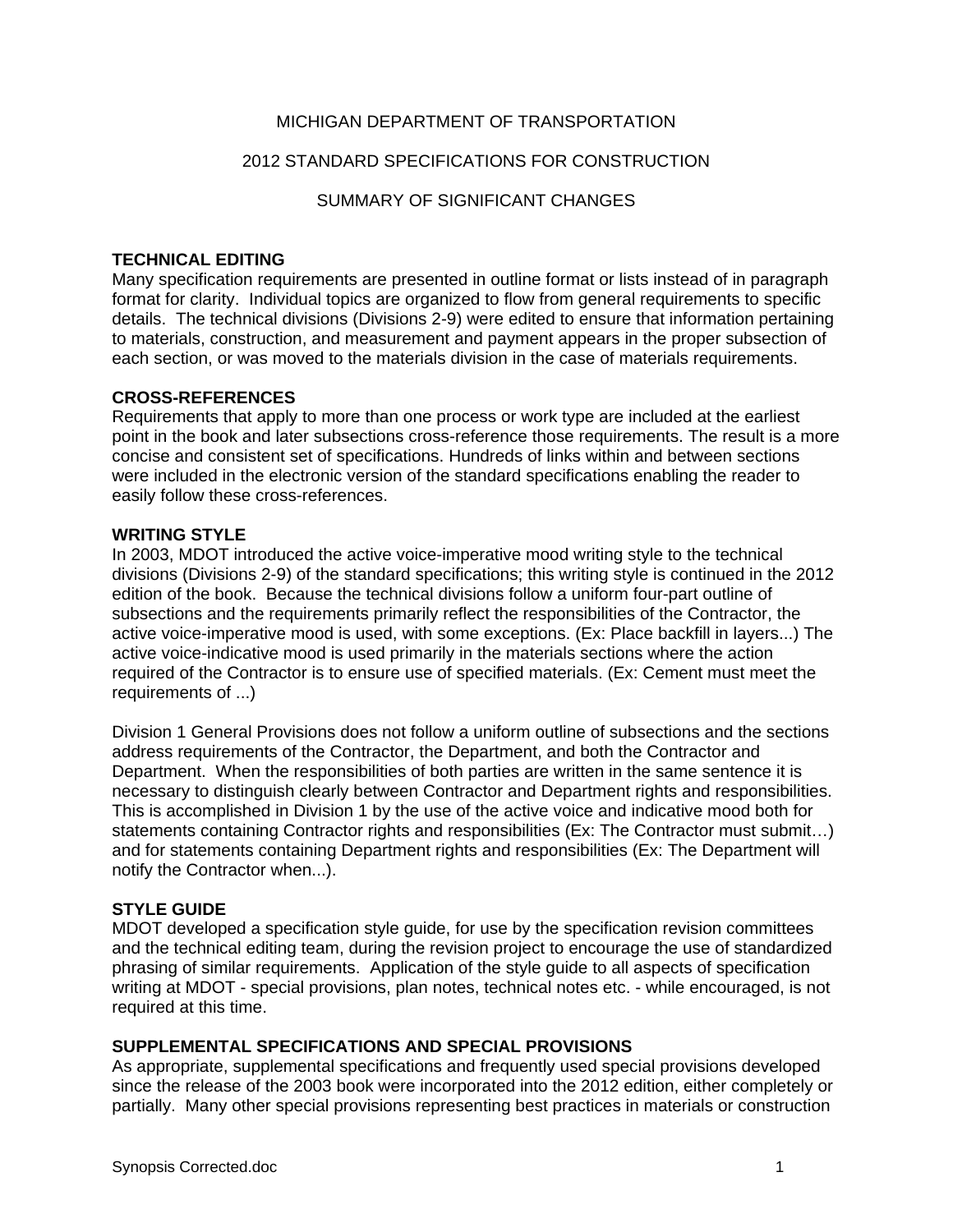methods were also incorporated into the book. Since the discussion of materials, construction and payment are all contained in a special provision, incorporating these documents into the book often required that the materials requirements be separated out and placed in the appropriate materials section in Division 9.

Many of the supplemental specifications and frequently used special provisions incorporated into the 2010 standard specifications are called out in the Division summaries below. Refer to the separate listing of the status of all frequently used special provisions in effect against the 2003 Standard Specifications for Construction for more information on their status on projects let under the 2012 Standard Specifications for Construction.

# **SIGNIFICANT CHANGES**

Examples of significant changes, when the change is more than minor in nature, include:

- Incorporation of supplemental specifications and frequently used special provisions
	- Addition or deletion of pay items
- Changes in materials specifications
- Changes in equipment requirements or construction methods
- Change in how a pay item is measured for payment.

# **DIVISION 1 GENERAL PROVISIONS**

In addition to being written in active voice, some sections of Division 1 underwent significant reorganization in order to consolidate similar construction contracting concepts. These changes are identified in detail for Division 1 to assist the user in locating these concepts.

101 – Terms, Format and Definitions

- 101.02 The following abbreviations were added:
	- AIS American Iron and Steel Institute
	- CFR Code of Federal Regulations
	- ITS Intelligent Transportation System
- 101.03 Incorporated 03SP 101(A) Definition Changes

The following definitions were added or revised:

- Addendum (revised)
- Advertisement (revised)
- Bid(revised)
- Bid Appeal Committee (was Proposal Appeal Committee)
- Bid Document (revised Proposal Form)
- Bid Guaranty (was Proposal Guaranty)
- Bid Review Committee (revised Proposal Review Committee)
- Bidder (added affiliated bidder definition)
- Determined Low Bidder (revised)
- Inspector (revised)
- Limits of Earth Disturbance (added)
- Liquidated Damages (added)
- Materially Unbalanced Bid (added)
- Mathematically Unbalanced Bid (added)
- Notice of Award (was Notice to proceed)
- Pay Item (was Contract Item (Pay Item))
- Proposal (revised)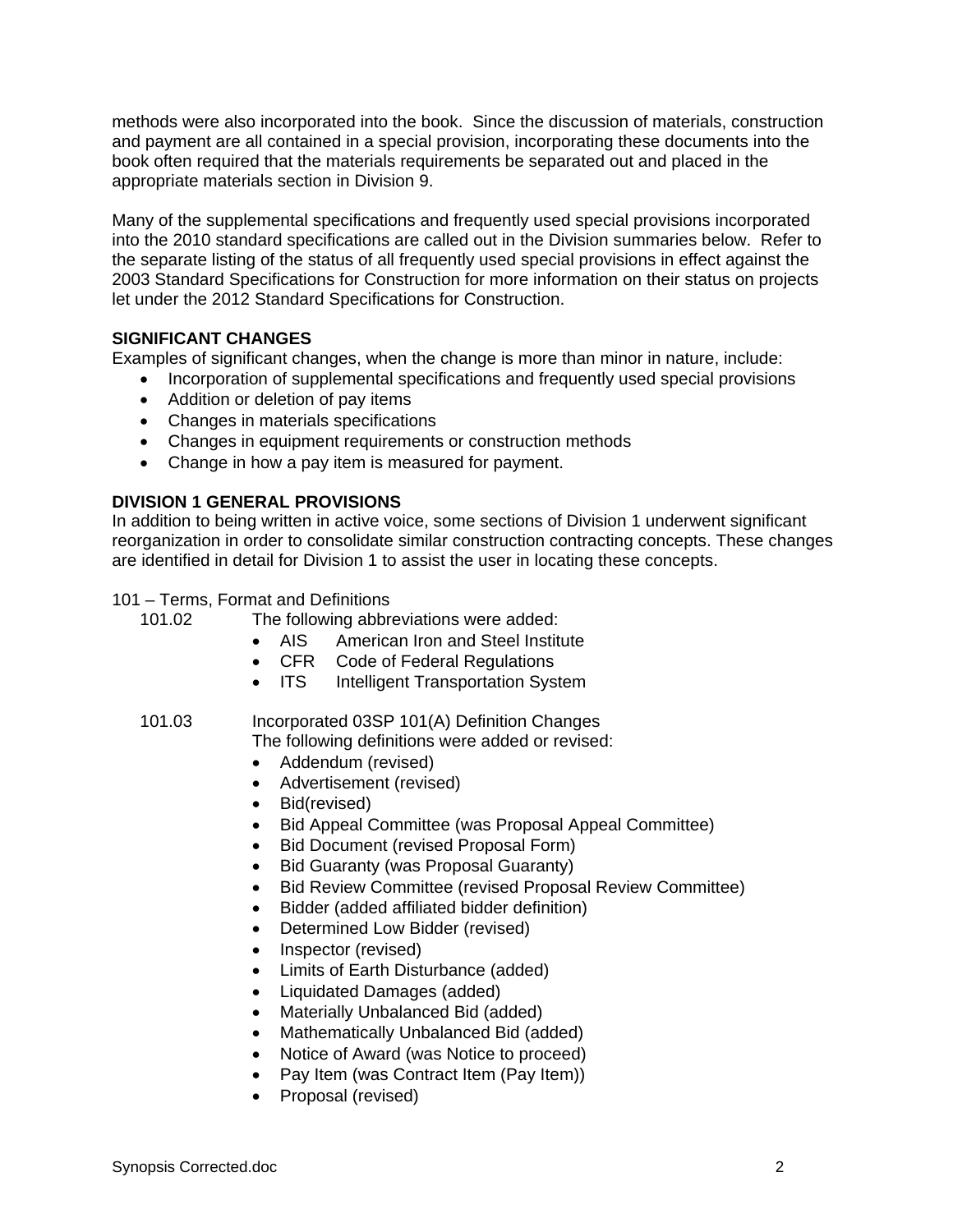- Roadway (revised)
- Seasonal Suspension (revised)
- Segregation (revised)
- State (revised)
- Work (revised)

102 – Bid Submission Award and Execution of Contract

- 102.03 Interpretation of Bid Items in the Proposal Removed language referring to payment since this is included in section 109.
- 102.05 Preparation of Bid Updated to reflect new electronic bid procedures; language moved into Department's written procedures as appropriate.
- 102.07 Delivery of Bid Updated to current electronic bid procedures. Incorporated 03SP102B Electronic Bidding.
- 102.09 Downloading of Bids Updated to current electronic bid procedures.
- 102.16 Requirements of Contract Bonds Incorporated information from Notice to Bidder.
- 103 Scope of the Work
	- 103.02.B Significant Changes in the Character of the Work Retained CFR language defining Significant Changes in the Character of the Work. Capped the payment for reduced quantities of major items of work below 75% of contract quantity.
	- 103.02.D Suspension of Work Ordered by the Engineer Added new subsection incorporating portions of 2003 subsection 104.01.B Authority of the Engineer to Suspend Work, that is considered to be scope of work and not control of work.
	- 103.02. F Eliminated Work Added new subsection replacing 2003 subsection 109.05 Adjustments for Eliminated Items.
	- 103.03 Contractor Engineer Communication Added new subsection incorporating various written noticed required of Contractor, Engineer and Department.

# 104 – Control of the Work

| 104.01.C | Authority of the Engineer to Direct the Acceleration of the Work – Added new<br>subsection. This subsection applies only when the Engineer directs<br>acceleration to complete earlier than the original contract time. Subsection<br>108.05.B Prosecution of the Work applies when the Contractor has fallen<br>behind schedule and is directed to provide additional resource to get back on<br>schedule. |                                                          |
|----------|-------------------------------------------------------------------------------------------------------------------------------------------------------------------------------------------------------------------------------------------------------------------------------------------------------------------------------------------------------------------------------------------------------------|----------------------------------------------------------|
| 104.01.F | Authority to Inspect Scales – Incorporated 03SP104(B) Scale Inspections                                                                                                                                                                                                                                                                                                                                     |                                                          |
| 104.04   | Conformity with the Contract – Changed title. Moved all references to<br>materials into subsection 105.08 Nonconforming Materials.                                                                                                                                                                                                                                                                          |                                                          |
| 104.07   | Contractor Obligations – Changed title. This subsection now contains the<br>language from the following 2003 subsections:                                                                                                                                                                                                                                                                                   |                                                          |
|          | 108.04                                                                                                                                                                                                                                                                                                                                                                                                      | <b>Competence of Contractor Supervision</b>              |
|          | 104.01.B                                                                                                                                                                                                                                                                                                                                                                                                    | Contractor's ability to suspend work for safety reasons. |
|          | 103.06                                                                                                                                                                                                                                                                                                                                                                                                      | Maintenance during Construction                          |
|          | 103.07                                                                                                                                                                                                                                                                                                                                                                                                      | <b>Final Cleanup</b>                                     |
|          | 104.10                                                                                                                                                                                                                                                                                                                                                                                                      | Safety and Health Requirements                           |

104.08 Cooperation by the Contractor – Incorporated language from 2003 subsection 108.03 dealing with disputes between two or more contractors or others.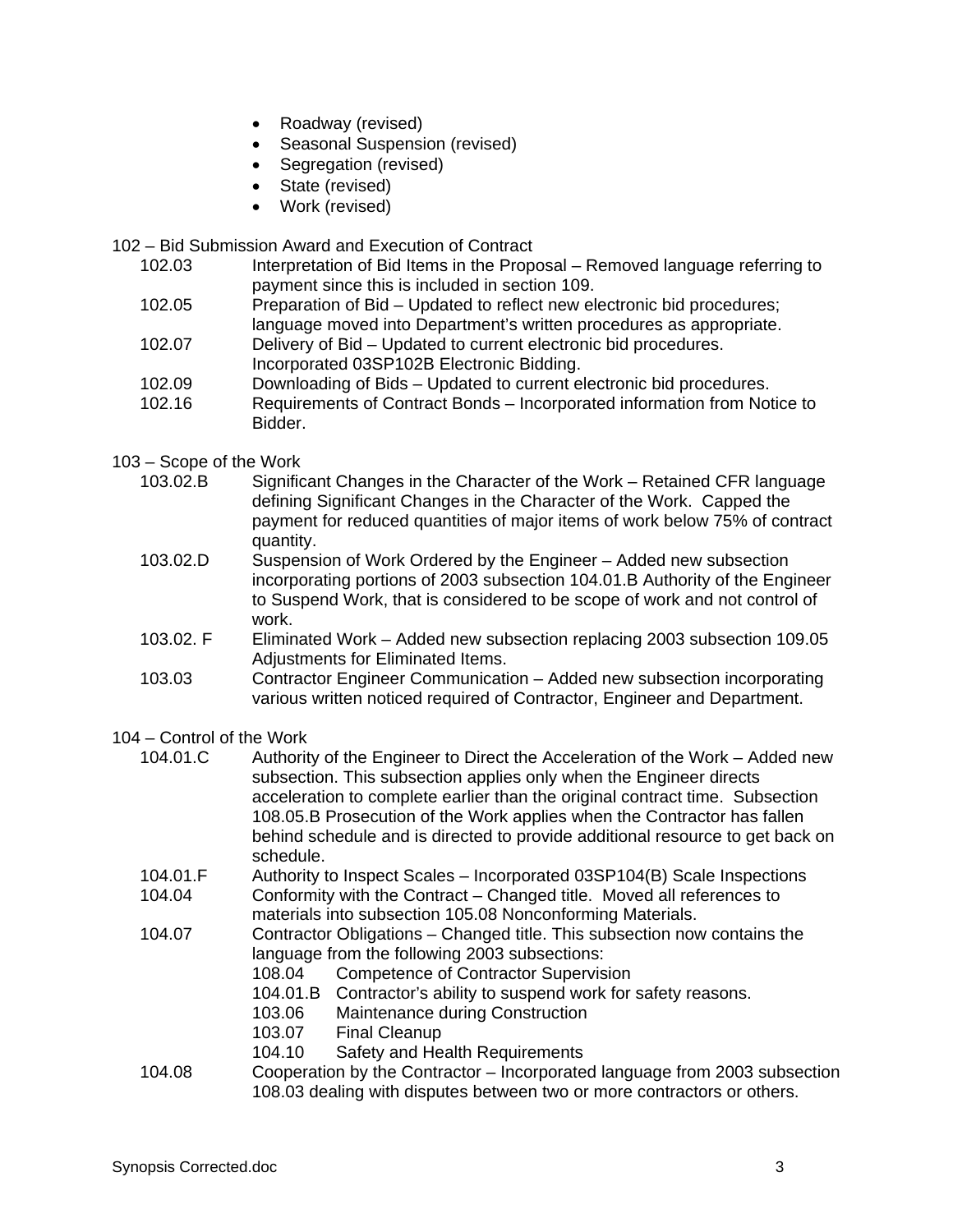Moved detailed specifications for Contractor Staking into a new section 824 Contractor Staking.

- 104.10 Claims for Extra Compensation or Extension of Time Contains much of the information from BOHIM 2008-02 Contractor Claims.
- 104.11 Work Zone Safety and Mobility Includes parts of 2003 subsection 103.05 Traffic Control and language from the Work Zone Safety and Mobility Manual.
- 104.12 Approval for Use of the ROW Added new subsection incorporating a process for Contractor to request and Engineer to evaluate the use of ROW and applicable language from 2003 subsection 105.06 Storage of Materials.
- 105 Control of Materials
	- 105.01 Quality and Source of Supply Added requirement for a written notification, by the Contractor to the Engineer, of availability of materials for testing and visual inspection.
	- 105.06 Storage of Materials Added a statement requiring material storage to be done in a manner that will prevent damage to existing woody vegetation not identified for removal.
	- 105.08 Non-Conforming Materials replaces 2003 subsection 105.08 Unacceptable Materials and includes more detail. Incorporated applicable language from 2003 subsection 104.04 Conformity with Plans and Specifications.
- 106 Quality Assurance Acceptance Program

 Removed details on the calculation of quality parameter indices from the spec book and placed language in the Materials Quality Assurance Manual and/or the Michigan Test Methods. All that remains as section 106 is an introductory paragraph.

- 107 Legal Relations and Responsibilities to the Public
	- 107.01 Laws to be Observed Incorporated language from the Notice to Bidders regarding prevailing wage compliance.
	- 107.07 Protection and Restoration of Property Incorporated plan note on cost of restoration when undertaken by the Engineer.
	- 107.12 Contractor's Responsibility for Utility Property and Services Removed telephone numbers related to the ITS system and instead referred to the Region maintenance supervisor since ITS is now in Grand, University, and Metro.
	- 107.15.A.4 Demolition or Renovation Notification Added new subsection incorporating notification requirements from 03SP204(B) Notification for Building and/or Structure Demolition or Renovation.
	- 107.15.B, C Construction Site Storm Water Runoff and Control of Hazardous and Polluting Materials – Language incorporated to address requirements of the MDOT statewide Storm Water Discharge Permit.
- 108 Prosecution and Progress
	- 108.03 Competence of Workers Language added allowing the Department to have workers that do not possess skill and experience necessary to perform assigned work removed from a project.
	- 108.04 Adequacy of Methods and Equipment Added new subsection incorporating language from 2003 subsection 108.03 Limitations of Operations dealing with disputes between two or more contractors or others.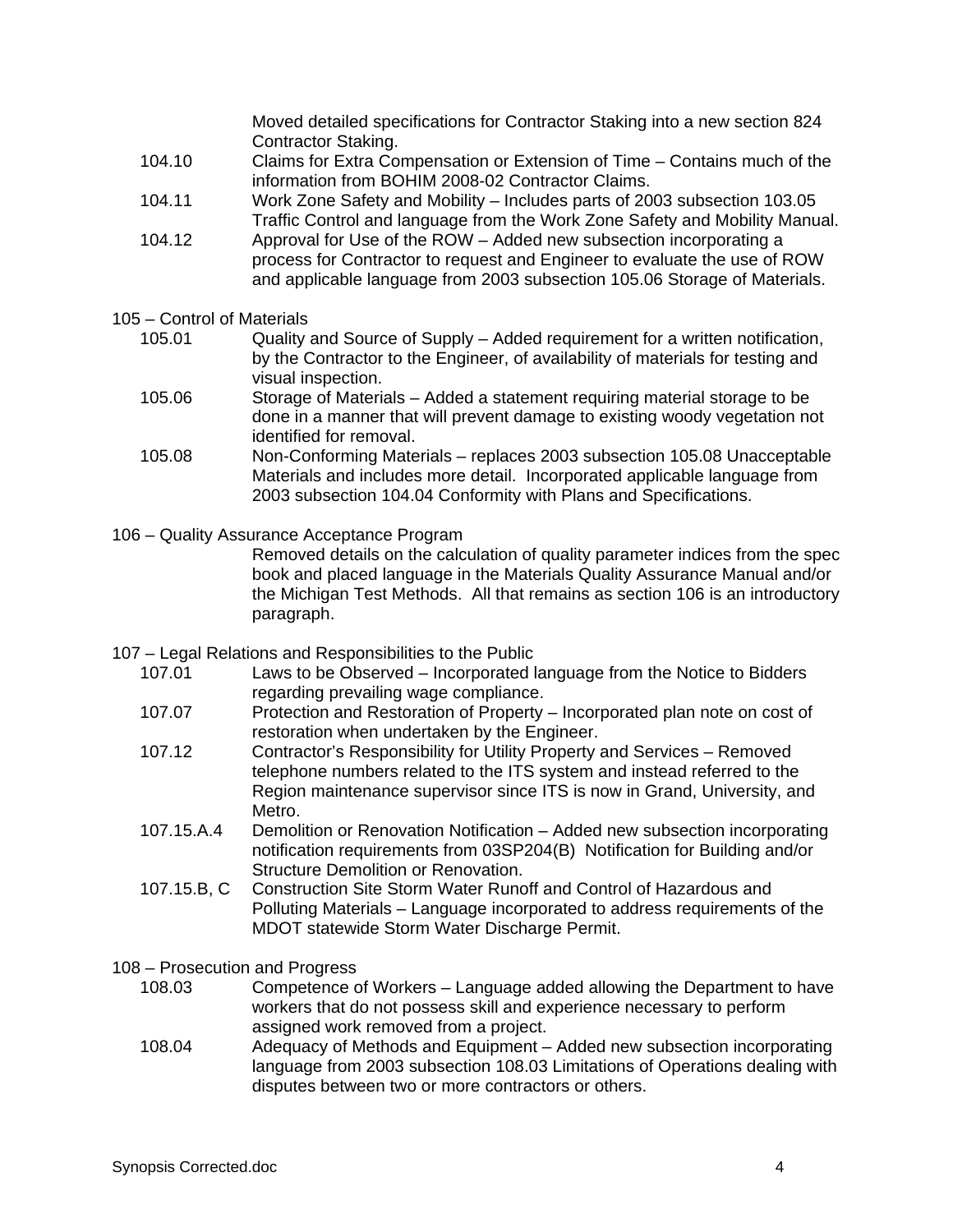- 108.05 Construction Progress Schedule Incorporated much of 2003 subsection 102.14 Construction Progress Schedule.
- 108.09.B, C Compensable Delays and Nonexcusable Delays These two subsections were added or created by consolidating language from 2003 subsection 109.03.A Payment for Documented Increases in Labor Costs and part of 2003 subsection 103.02. Changes in the Work.
- 108.05.B Prosecution of the Work Incorporated language from 2003 subsection 108.02 Performance of the Work that deals with Prosecution of the Work.
- 108.06.C.4 No Work Day Language from 2003 subsection 108.07.C.3 and C.6, dealing with work days charged when Department suspends controlling operation, has been consolidated with additional language added to create this subsection.
- 108.09.B Request for Time Extension Incorporated language from 2003 subsection 109.03 Payment for increased Contractor Costs. Payment is discussed in subsection 109.05 Payment for Contract Revisions.
- 108.10.C Assessment of Liquidated Damages Table 108-1 Schedule of Liquidated Damages updated to reflect current costs. The phrase "other department costs" added to this subsection refers to various incentive/disincentive clauses that would be explained in special provisions.

### 109 – Measurement and Payment

- 109.01.B.6 Measuring weight on scales Incorporated 03SP104(B) Scale Inspections.
- 109.04 Progress and Partial Payments Added new subsection. Subsection 109.04.B Delivered and Stockpiled Materials incorporates language dealing with materials stockpiled offsite from 2003 subsection 109.06.C Materials Stockpiled Offsite.
- 109.05 Payment for Contract Revisions All contract revisions are now paid in accordance with this subsection. Incorporated language from 2003 subsection 103.03 Adjustments.
- 109.05.D.6 Equipment and Plant Incorporated new definitions for rental rate, operating rate and base hourly rate. Added new project maximum on payment for contractor owned equipment – Project maximum cannot exceed invoiced cost of equipment plus documented improvements. Hourly reimbursement in any month cannot exceed the monthly rental rate.
- 109.05.D.11 Statements New item added, to this list of statements of cost under subsection 109.05.D. Force Account, requiring that Contractor show total annual earnings to date for each employee to determine if unemployment taxes were required for the force account work.
- 109.05.E Delay Costs Added new subsection.
- 109.05.F Directed Acceleration Added new subsection.
- 109.05.G Unrecoverable costs Added new subsection.
- 109.07 Final Acceptance, Acceptance and Final Payment Added subsections to address Partial Acceptance and Delayed Acceptance.

# 150 – Mobilization

No significant change to content or intent.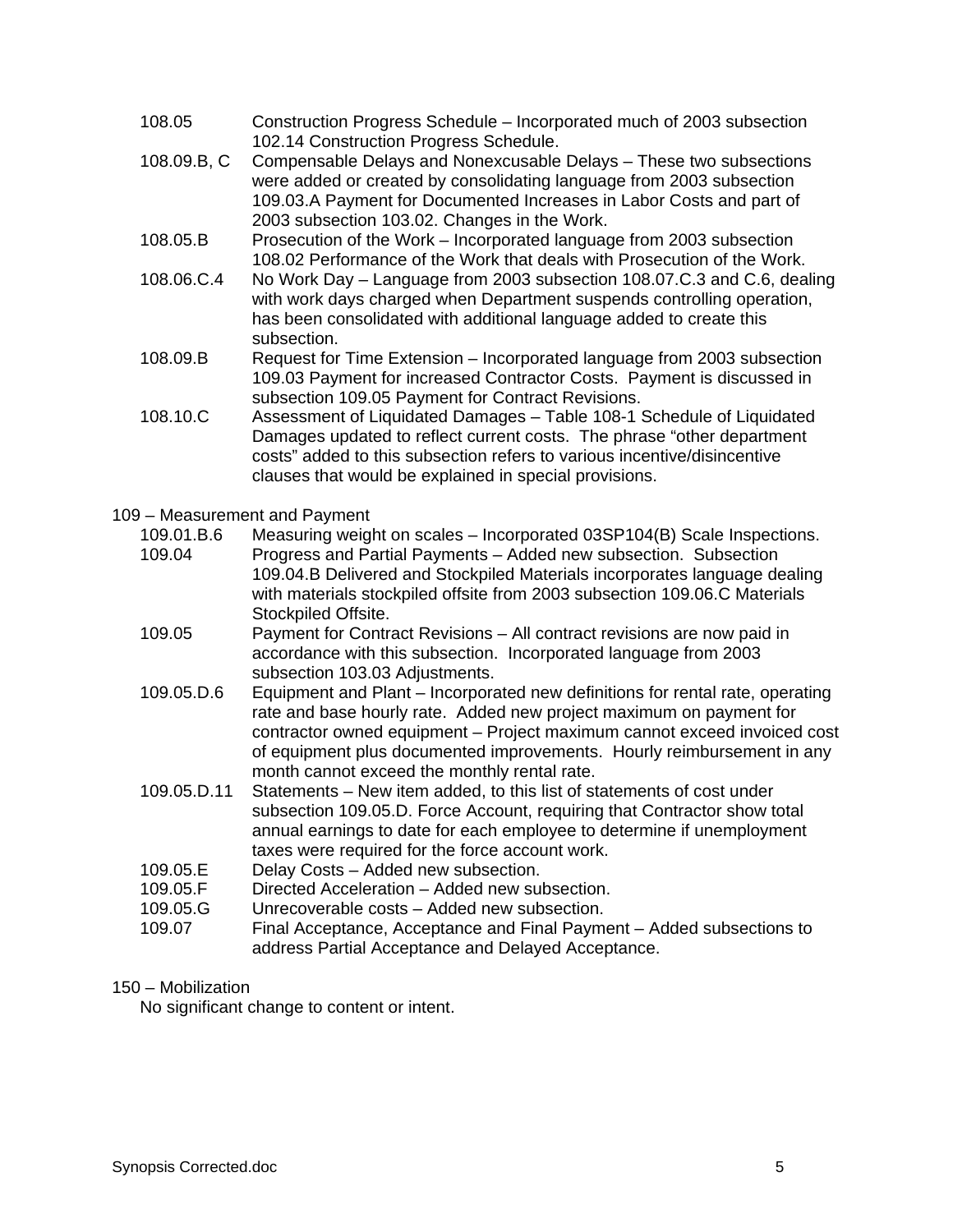# **DIVISION 2 EARTHWORK**

The term "grading limits" was replaced with "limits of earth disturbance" throughout Division 2.

- 201 Clearing
	- No significant change to content or intent.
- 202 Removing Trees, Stumps, and Corduroy No significant change to content or intent.
- 203 Removing Drainage Structures, Culverts, and Sewers No significant change to content or intent.
- 204 Removing Miscellaneous Structures and Materials
	- Added pay items Concrete Barrier, Rem and Glare Screen, Rem.
	- Revised measurement and payment for HMA Pavt, Rem.
	- Revised measurement and payment for Sidewalk, Rem.
	- Revised measurement and payment for HMA Surface, Rem.

205 – Roadway Earthwork

- Incorporated 03SP205B Special Provision for Crushed Concrete into 205.03.
- Added pay item Ditch Cleanout.
- 206 Excavation and Backfill for Structures No significant change to content or intent.

207 – Obliterating Roadway

No significant change to content or intent.

208 – Soil Erosion and Sedimentation Control

- Added pay items Turbidity Curtain, Shallow and Turbidity Curtain, Deep; material requirements added to section 916.
- Revised language in 208.03.B dealing with time limitations. The major revisions include the use of "final earth grade" versus "final grading" or "final earth change", clarification on what final earth grade means, the parameters to determine when the final earth grade has been reached and added emphasis for the Contractor to avoid prolonging trimming and/or finishing the final earth grade.

#### 209 – Project Cleanup

No significant change to content or intent.

#### **DIVISION 3 BASES**

301 – Subbase

No significant change to content or intent.

- 302 Aggregate Base Course
	- Added language to subsection 302.03.A Placing and Compacting requiring specific equipment when compacting layers 3 inches or less.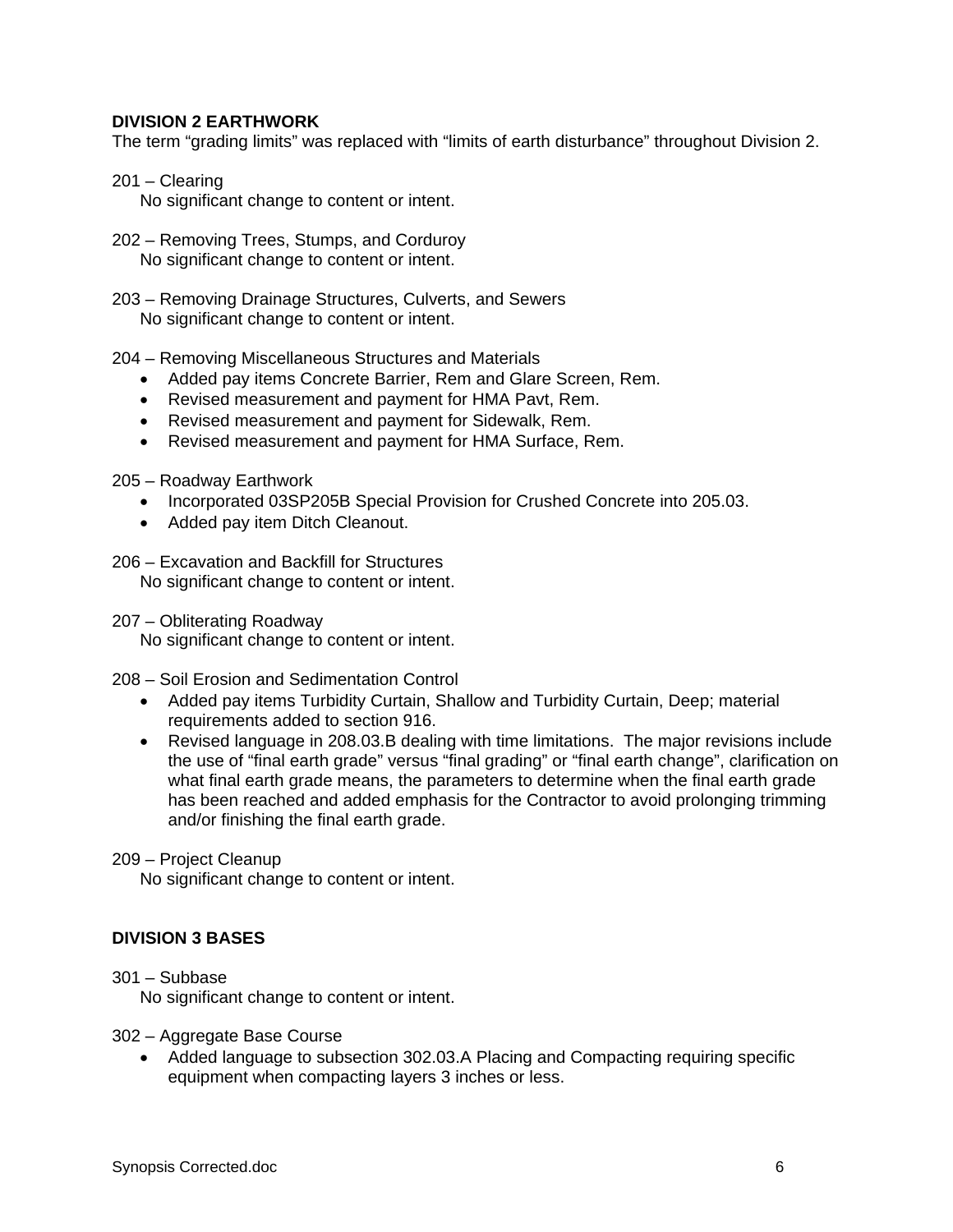303 – Open-Graded Drainage Courses

• Deleted 2003 language. Work will be according to frequently used special provision 03SP303(A) Open Graded Drainage Course, Modified.

# 304 – Rubblizing

This section was removed from the spec book and replaced with a placeholder section. Discussion and revision of Rubblizing specifications will continue outside the spec book process with the goal of having a new special provision ready for use with the 2012 standard specifications.

# 305 – HMA Base Crushing and Shaping

No significant change to content or intent.

# 306 – Aggregate Surface Courses

- Added language to 306.03.B Placing and Compacting listing of information required on the delivery ticket.
- Added requirements for layer thickness, compaction and moisture content.
- Added language requiring specific equipment when compacting layers 3 inches or less.

307 – Aggregate Shoulders and Approaches

- Added 21A and 21AA in list of allowable aggregates, in subsection 307.02, for class 1 shoulders and approaches that will later receive a paved surface.
- Increased density requirement, in subsection 307.03.A, for trenches under HMA to 98 percent.
- Added listing, in subsection 307.03.B, of information required on the delivery ticket. Added statements, in subsection 307.03.B, regarding uniformity of material, prohibition of contamination, segregation, placing on frozen or rutted surfaces, and rutting of subgrade, subbase or aggregate base.
- Added language, in subsection 307.03.C, requiring specific equipment when compacting layers 3 inches or less.

308 – Geotextiles for Base

- This is a new section for 2010 based on existing special provisions for Geotextile Separator, and Geotextile Stabilization.
- Incorporated geotextile materials specifications from special provisions into Section 910.

# **DIVISION 4 DRAINAGE**

401 – Culverts and 402 – Storm Sewers

- Box Culverts moved from Section 401 to new Section 406.
- 30" and 36" HDPE added to Sections 401 and 402.
- Added Load Rating Criteria.
- Added use of trench undercut and backfill to Sections 401 and 402.
- If unstable soil conditions, or obstructions other than rock, require excavation of the sewer trench below the elevation shown on the plans, excavate, backfill, and compact the trench as directed by the Engineer. Use coarse aggregate 6A, 17A, or 34R to backfill trench undercutting due to unstable soil conditions.
- Omitted Culver Bedding in trench details.
- Require 6 inches of bedding under pipes in trench details.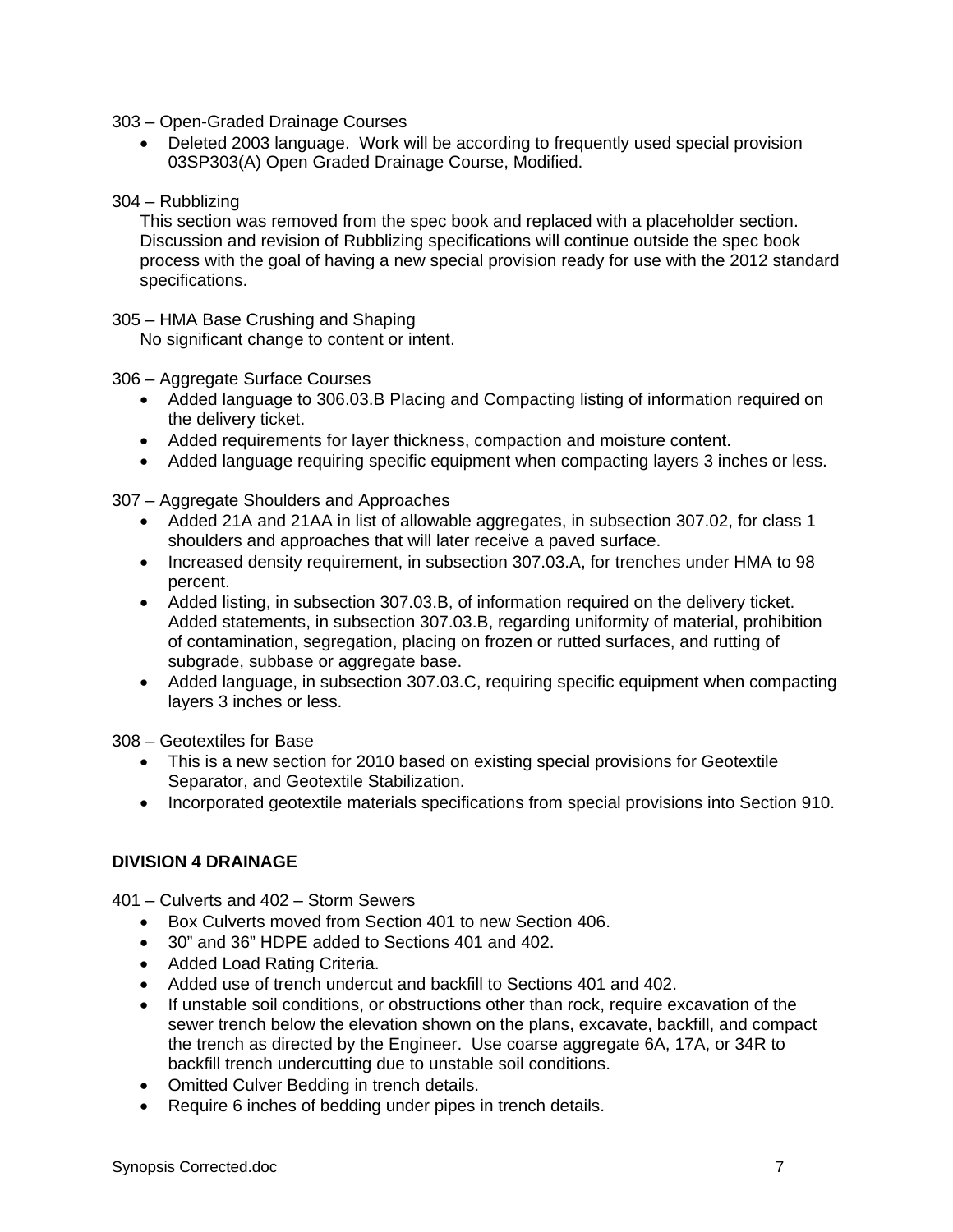### 403 – Drainage Structures

- Changed the units of measure for Drainage Structure Covers from pounds to each.
- Changed the cover material specification from AASHTO M105 Standard Specifications for Gray Iron Castings to AASHTO M306 Standard Specifications for Drainage, Sewer, Utility, and Related Castings.

### 404 – Underdrains

No significant change to content or intent.

### 405 – Pump Station Construction

This section was removed from the spec book and replaced with a placeholder section. Discussion and revision of Pumphouse specifications will continue outside the spec book process with the goal of having a new special provision ready for use with the 2012 standard specifications.

406 – Box Culverts

• This is a new section for 2012 and includes box culvert specifications from 2003 Section 401 and 03SP401(A) Precast Three-sided or Arch Culvert.

# **DIVISION 5 HMA PAVEMENT AND SURFACE TREATMENTS**

Division 5 has been significantly reorganized so that each section focuses on an individual material/product type and includes applicable requirements for quality control/quality assurance, and acceptance.

501 – Plant Hot Mixed Asphalt

- This section combines applicable language from the following sections of the 2003 standard specifications:
	- o 501 Plant Mixed Hot Mix Asphalt
	- o 502 Hot Mix Asphalt Construction Practices
	- o 503 Contractor Quality Control for Hot Mix Asphalt
	- o 504 Furnishing and Placing Hot Mix Asphalt Mixtures (Quality Assurance and Acceptance)
- Specific revisions to the specifications for Plant Hot Mixed Asphalt:
	- o Added roller cracking as a HMA acceptance factor in Table 501-6.
	- o Added Footnote (d) to Table 501-6 calling for material transfer device as a requirement for not controlling segregation.
	- o Included Contractor Quality Control Plan requirements.
	- o Added new language to differentiate inspection and testing acceptance requirements for HMA Mixture Acceptance.
- The following FUSPs were incorporated into Section 501:
	- o 03SP501(C) Price Adjustments on Asphalt Binder
	- o 03SP501(D) High Stress Hot Mix Asphalt
	- o 03SP501(F) Superpave HMA Mixtures
	- o 03SP502(F) Pavement Acceptance for Hot Mix Asphalt
	- o 03SP502(J) Controlling Uniformity in Hot Mix Asphalt During Paving Operations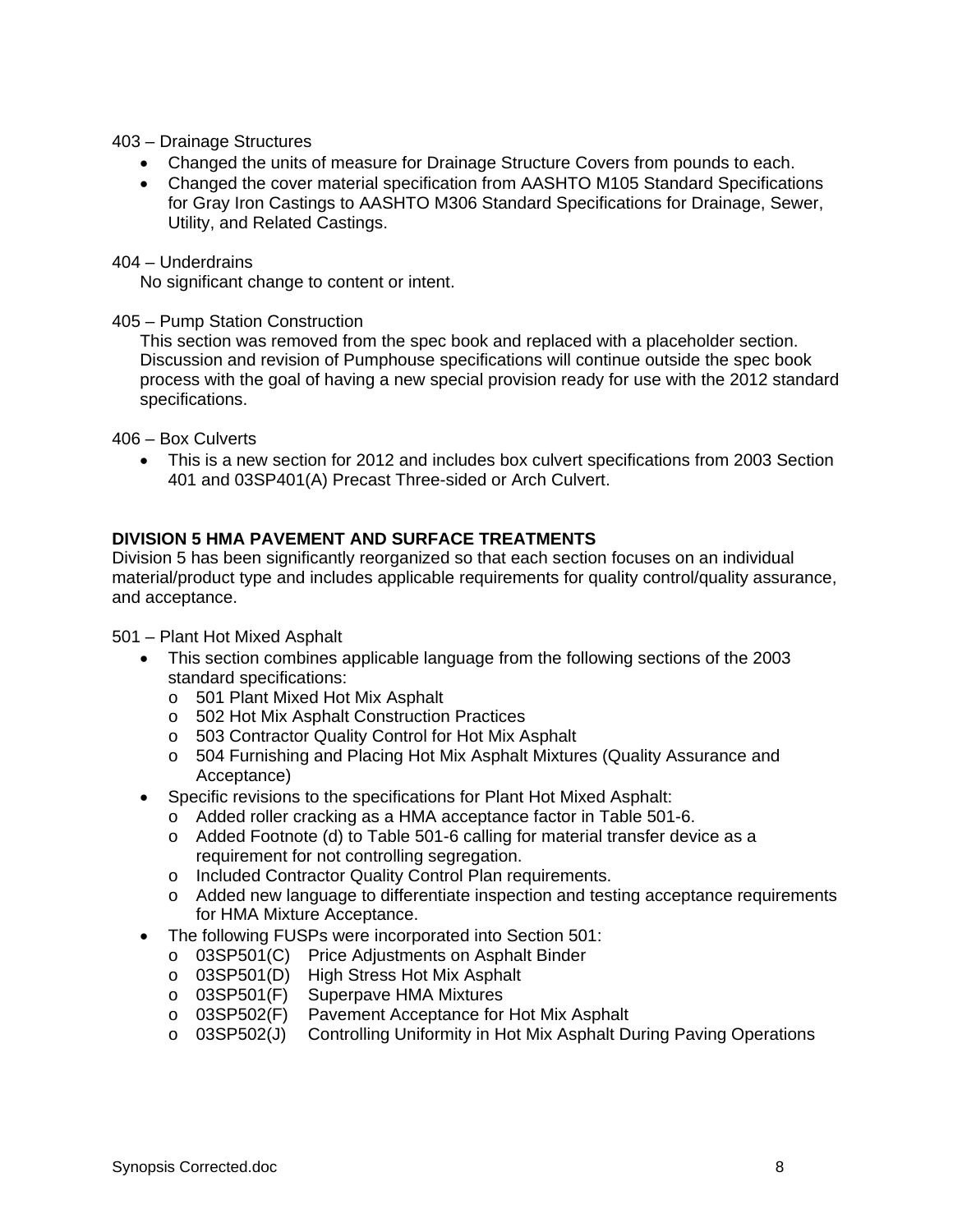# 502 – HMA Crack Treatment

- This section combines applicable language from the following sections of the 2003 standard specifications:
	- o 505 Overband Crack Fill
	- o 502 Hot Mix Asphalt Construction Practices
	- o 503 Contractor Quality Control for Hot Mix Asphalt
	- o 504 Furnishing and Placing Hot Mix Asphalt Mixtures (Quality Assurance and Acceptance)
- The following FUSPs were incorporated into Section 502:
	- o 03SP505(C) Overband Crack Fill Crack Pretreatment Application (Preventive Maintenance)
	- o 03SP505(D) Overband Crack Fill Stand-Alone Application (Preventive Maintenance)
- 503 Paver Placed Surface Seal
	- This is a new section incorporating language from 03SP507C Pavement Performance Warranty for Paver Placed Surface Seal (CPM). Warranty aspects of Paver Placed Surface Seal will remain as a special provision.
- 504 Micro Surfacing
	- This section incorporates applicable language from the following sections of the 2003 standard specifications:
		- o 507 Micro-surfacing
		- o 502 Hot Mix Asphalt Construction Practices
		- o 503 Contractor Quality Control for Hot Mix Asphalt
		- o 504 Furnishing and Placing Hot Mix Asphalt Mixtures (Quality Assurance and Acceptance)
- 505 Chip Seals
	- This section incorporates applicable language from the following sections of the 2003 standard specifications:
		- o 508 Chip Seals
		- o 502 Hot Mix Asphalt Construction Practices
		- o 503 Contractor Quality Control for Hot Mix Asphalt
		- o 504 Furnishing and Placing Hot Mix Asphalt Mixtures (Quality Assurance and Acceptance)
	- The following FUSPs were partially incorporated into Section 505. Warranty aspects will remain as special provisions.
		- o 03SP508(A) Pavement Performance Warranty for Single Chip Seals (CPM)
		- o 03SP508(C) Pavement Performance Warranty for Double Chip Seals (CPM)

506 – Slurry Seal

- This section incorporates applicable language from the following sections of the 2003 standard specifications:
	- o 506 Slurry Seal
	- o 502 Hot Mix Asphalt Construction Practices
	- o 503 Contractor Quality Control for Hot Mix Asphalt
	- o 504 Furnishing and Placing Hot Mix Asphalt Mixtures (Quality Assurance and Acceptance)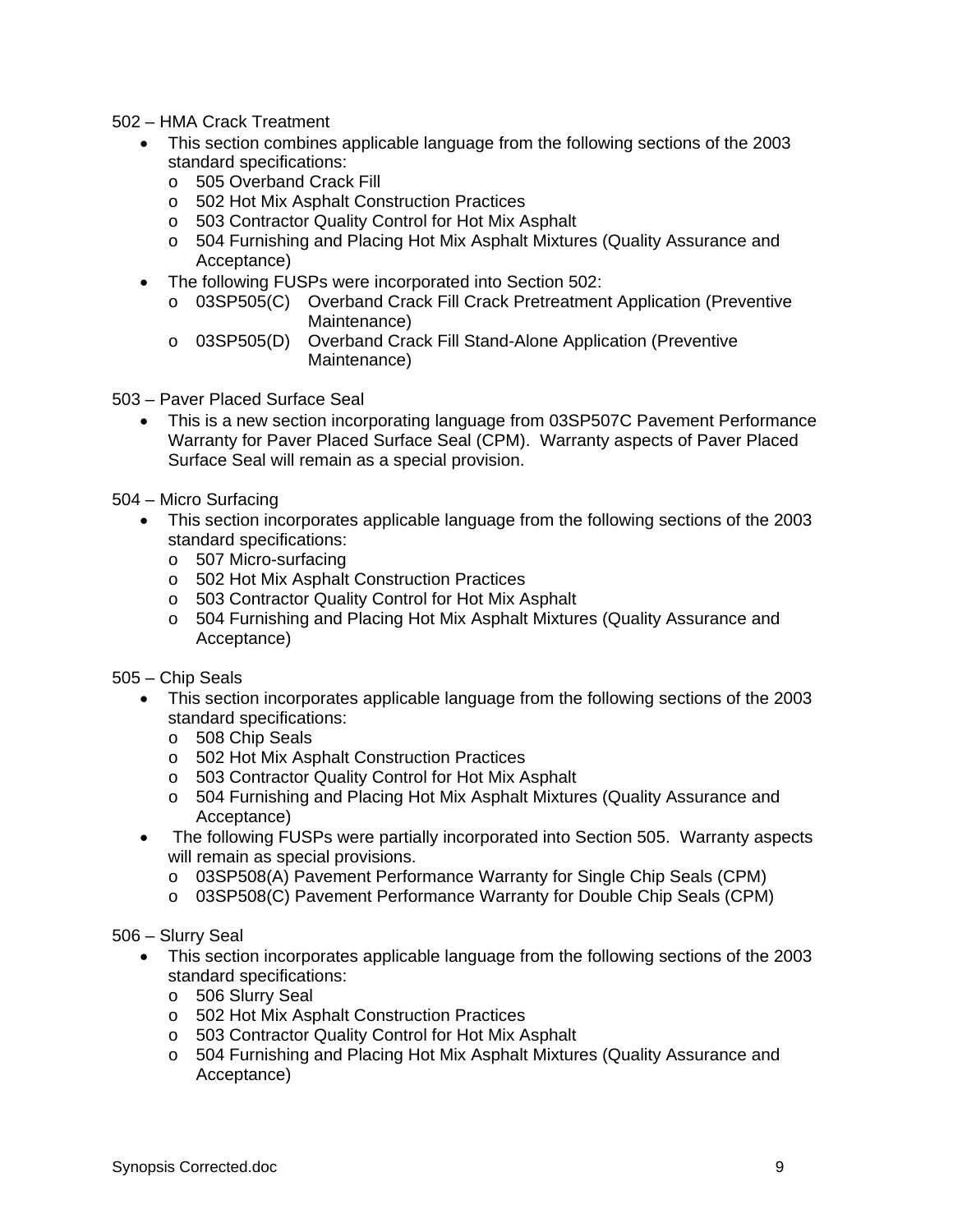# **DIVISION 6 PORTLAND CEMENT CONCRETE FOR PAVEMENT**

- 601 Portland Cement Concrete
	- This section has been coordinated with section 701 Portland Cement Concrete for Structures in order to eliminate repetitious and inconsistent wording related to concrete production specifications.
	- Clarified that continuous batching and mixing equipment is not allowed for proportioning concrete other than latex modified concrete or prepackaged hydraulic fast set patching mixtures.
	- Included provisions for use of mixes using optimized aggregate gradation for pavements (Grade P1M) and other applications.
	- Removed references for concrete mix design requirements that refer to contractor mix designs. This information will be included in the Special Provision for Contractor Quality Control for Concrete.
	- Added Grade P1M to Table 601-2 Concrete Pavement Mixtures
	- Modified Footnote (d) in Table 601-2 Concrete Pavement Mixtures referring to seasonal limitations for supplemental cementitious materials.
	- Removed references to the use of calcium chloride as a set accelerator.

602 – Concrete Pavement Construction

- Incorporated 03SP602(H) Cleaning and Sealing Joints in Concrete Pavement.
- Added allowance for using Grade P1M for other applications as approved by the Engineer.
- Included requirements for vibrator monitors on paver.
- Removed all references to neoprene and cold-applied joint sealants.
- Revised base repair requirement to the following: "If the prepared base is damaged by construction equipment, reconstruct the grade and cross section, as directed by the Engineer."
- Unless specified otherwise, longitudinal texturing will be the Department's standard surface treatment for concrete pavements.
- Included the following requirement: "Random cracked panels will be removed and replaced as directed by the Engineer."
- Prohibit the use of artificial heat to dry pavement joint reservoir.
- Moved the pay item for Cement to section 603 Concrete Pavement Restoration
- Section 602.04.C, Concrete Overlays. Revised the measurement and payment language as follows: "The Engineer will determine the volume of concrete placed each day based on in place quantities. Deductions will be made for waste."

603 – Concrete Pavement Restoration

- Defined the length of a pavement repair as follows: "Replacing sections of concrete pavement one lane wide and greater than 50 feet long in accordance with section 602."
- Included tied joints and contraction joints in the pay items for pavement repair and pavement remove.
- Clarified that the specified minimum flexural strength is required prior to opening to traffic; 28-day compressive strength test cylinders are not required.
- Simplified the concrete patching mixture selection as follows:
	- o Less than 72 hours opening to traffic: Grade P-NC at 300 psi flexural strength.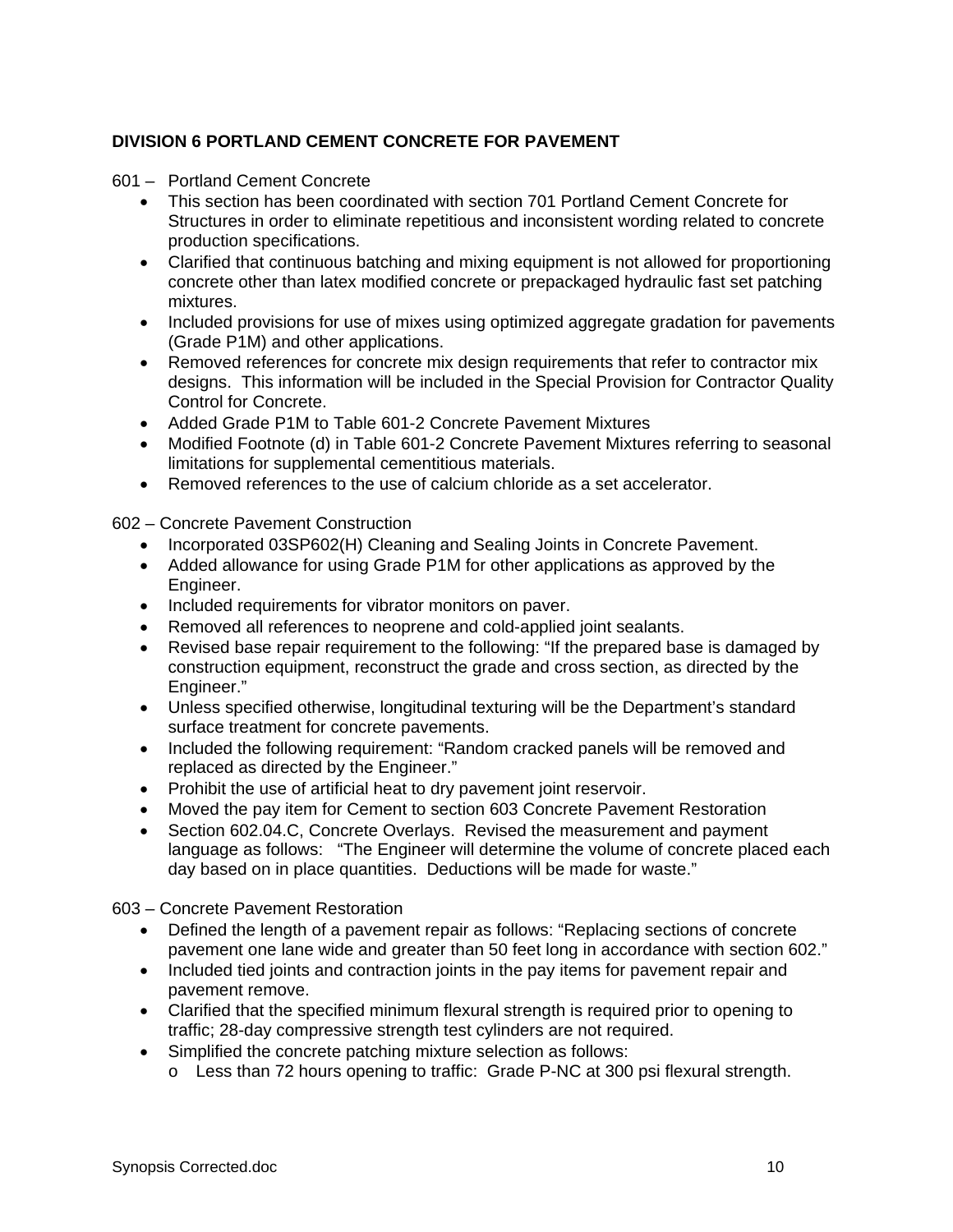- o 72 hours or greater opening to traffic: Grades P1 or P1M at 550 psi opening to traffic strength.
- Included the following clarification for Grade P-NC concrete mixtures: "A set accelerating admixture is not required if the minimum flexural strength at the contract specified opening to traffic time can be achieved without its use."
- Included the following language regarding dowel bar installation. This will allow the engineer the ability to verify that the grout has been properly installed into the dowel hole prior to insertion of the dowel: "Do not proceed until the Engineer verifies that the dowel bars are properly installed and the grout is sufficiently set."
- Included Maturity Method for opening to traffic strength determination for pavement repairs, as follows: "The maturity method may be used to determine the in place opening to traffic flexural strength provided the necessary preliminary flexural strength versus opening to traffic time correlations are made prior to placing concrete."
- Included the "sand patch test" requirements for measuring surface texture for diamond grinding of concrete pavements.
- Eliminated the pay item "Moving from Repair to Repair". This work is now included in the pay item "Pavement Repair, Removal".

# 604 – Concrete Quality Control

This section has been removed from the spec book and replaced with a placeholder section. Discussion and revision of Concrete Quality Control for Concrete will continue outside the spec book process with the goal of having a new special provision ready for use with the 2012 standard specifications.

# 605 – Concrete Quality Assurance

This section has been removed from the spec book and replaced with a placeholder section. Discussion and revision of Concrete Quality Assurance will continue outside the spec book process with the goal of having a new special provision ready for use with the 2012 standard specifications.

# **DIVISION 7 STRUCTURES**

701 – Portland Cement Concrete for Structures

- References Section 601 Portland Cement Concrete for structure concrete Mixtures.
- Revised requirements for air content of structural concrete
- Changed Ground granulated blast-furnace slag terminology to Slag cement.
- Modified cold weather requirements.

702 – Mortar and Grout

• Modified expansive grout requirements.

703 – Mortar and Concrete Patching, Repair, and Resurfacing Mixtures

• Added strength requirements for Latex Modified Concrete and Silica Fume Modified Concrete.

704 – Steel Sheet Piling and Cofferdams

- Revised design requirements for sheeting and cofferdam.
- Clarified minimum nominal section modulus requirements when installed adjacent to traffic or when supporting traffic loads.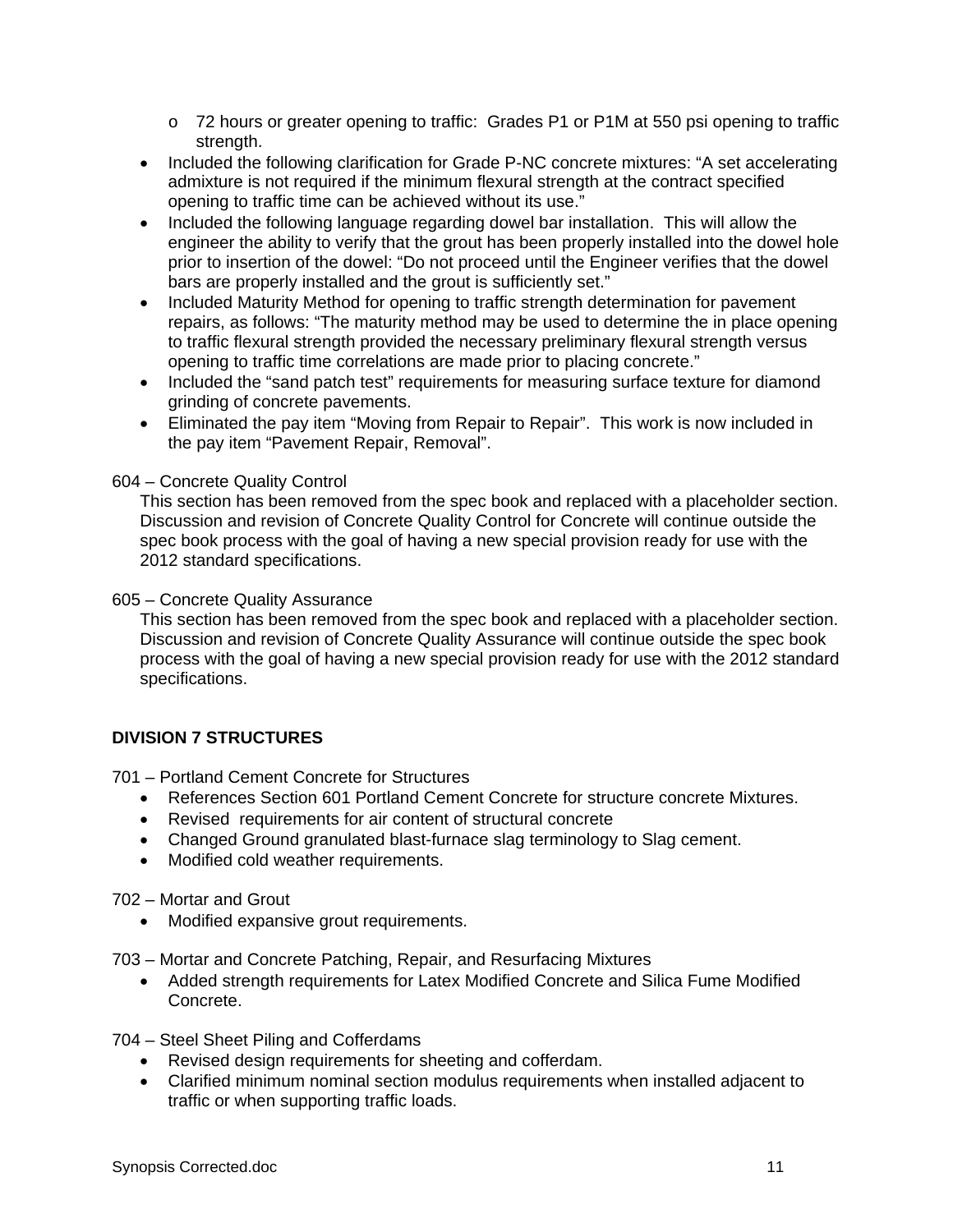- Added new section 906 in materials to cover hot rolled steel sheet piling meeting ASTM A328 or A572 for temporary applications and A572 for permanent applications.
- Added requirements for cut off and redriving.
- Clarified payment of temporary sheet piling and cofferdams.

705 – Foundation Piling

- Updated driven piles to AASHTO LRFD code.
- Clarified pile welding requirements.

706 – Structural Concrete Construction

- Revised the lighting requirements for night time casting of deck concrete.
- Revised the requirements for Insulated Forms-Superstructure Concrete.
- Added pay items for Conc, Grade S2, Subfooting; Expansion Joint, Cover Plate.
- Revised pay items for Conduit, inch and Pipe Sleeve, inch.
- Deleted pay item for Conc Quality Assurance, Structure.
- Clarified payment of structure concrete when placed by the pumping method.

707 – Structural Steel Construction

- Revised requirements for Facilities for Inspection.
- Updated Cambering, Camber Adjustment, and Horizontal Curvature to AASHTO LRFD code.
- Clarified welder requirements for Welding for Form Supports and Accessories.
- 708 Prestressed Concrete
	- Updated plant certification requirements.
	- Added requirements for slag cement to Design and Proportioning of Concrete Mixtures.

709 – Timber Structures

No significant change to content or intent.

710 – Waterproofing and Protective Covers

• Clarified requirements for shotcrete placement.

#### 711 – Bridge Railings

• Clarified payment of bridge railings.

712 – Bridge Rehabilitation - Concrete

- Added requirements for machine mounted hydraulic or pneumatic hammers under Equipment for Preparation of Existing Concrete for Removing Superstructure Concrete at Expansion and Construction Joints on Steel Beam Bridges.
- Added requirement for use of a vibrator with a rubber coated head where epoxy coated or other coated reinforcement is present.
- Added requirement for protection of work and environment to be according to Section 715 Cleaning and Coating Existing Structural Steel when painting exposed structural steel.
- Added limitations on heavy equipment use during the hydrodemolition process.
- Added requirements for managing runoff during the hydrodemolition process.
- Clarified requirements for patch forming.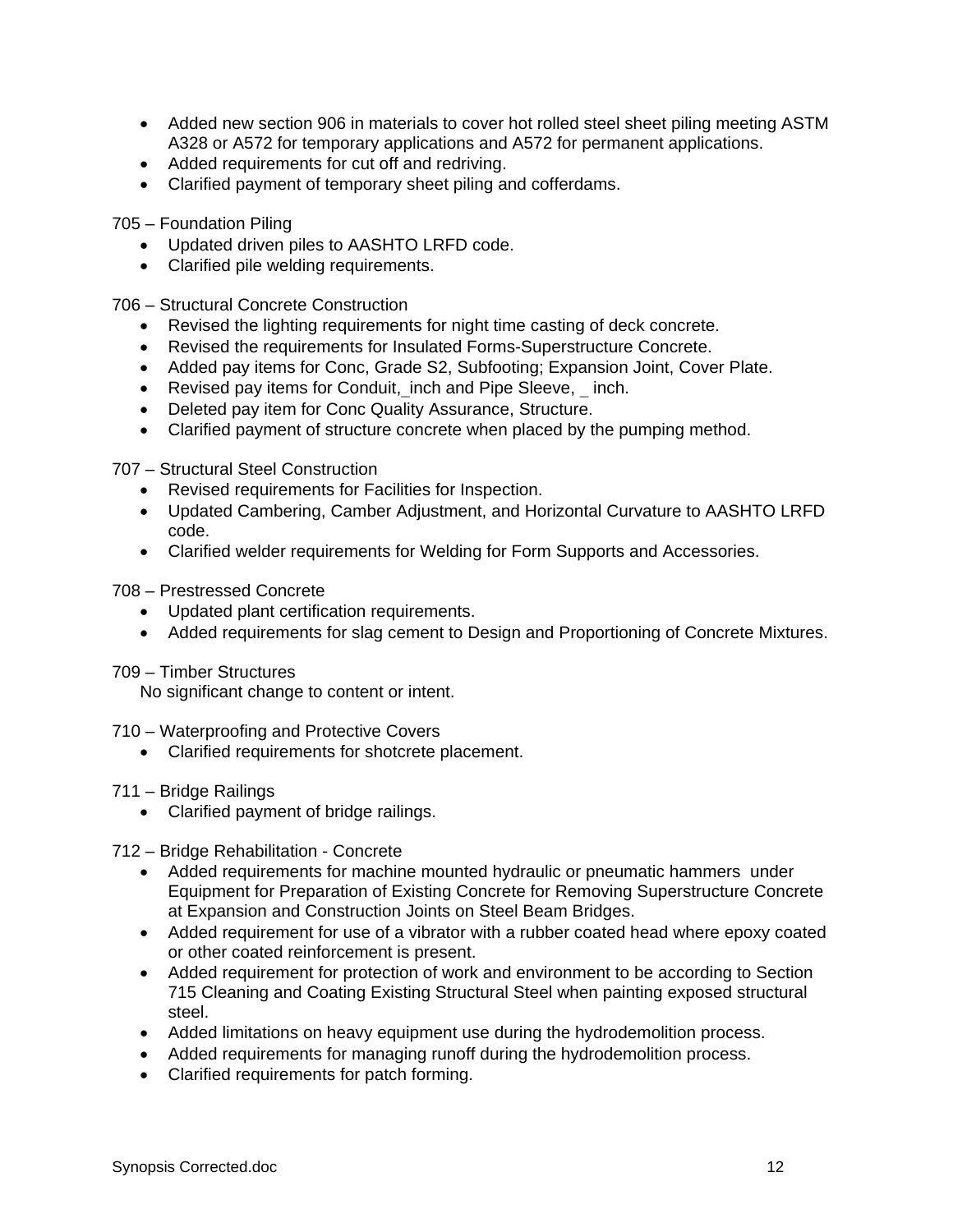- Added galvanic anode requirements and payment method for Embedded Galvanic Anode.
- Clarified payment of full depth patches.
- 713 Bridge Rehabilitation Steel
	- Added Diaphragm -Type Supports to Temporary Supports.
	- Added payment method for Rocker Realignment; Cutting Simple Span Beam Ends; and Structural Steel Welded Repair Furn, Fab, and Erect work descriptions.
- 714 Temporary Structures and Approaches

No significant change to content or intent.

715 – Cleaning and Coating Existing Structural Steel

- Updated Disposal of Spent Material requirements.
- Added requirements for solvents.

716 – Shop Cleaning and Coating Structural Steel

- Added AISC Sophisticated Paint Endorsement requirement.
- Added galvanizing option to painting steel.

717 – Downspouts and Drains

• Clarified payment of drain castings. Deleted "Type \_\_\_" from Drain Casting Assembly pay item.

718 – Drilled Shafts

- Added new section and pay items for drilled shafts including:
	- o Drilled Shaft, \_\_\_ inch
	- o Drilled Shaft Equipment, Furnished (Structure No.)
	- o Temp Casing-Left in Place
	- o Temp Casing
	- o Permanent Casing
	- o Obstruction Removal

# **DIVISION 8 INCIDENTAL CONSTRUCTION**

801 – Concrete Driveways

No significant change to content or intent.

802 – Concrete Curb, Gutter & Dividers No significant change to content or intent.

803 – Concrete Sidewalk, Sidewalk Ramps and Steps

- Clarified the required use of pre-fabricated detectable warning surface (DWS) products and the prohibition of stamped truncated domes in green sidewalk concrete.
- Added requirement of mechanical anchors for surface applied products.
- Added reference to Qualified Products List for Detectable Warning Surfaces.
- Gutter cross section and profile at ramp is required to follow standard plan R-28-Series rather than adjacent gutter cross section and profile.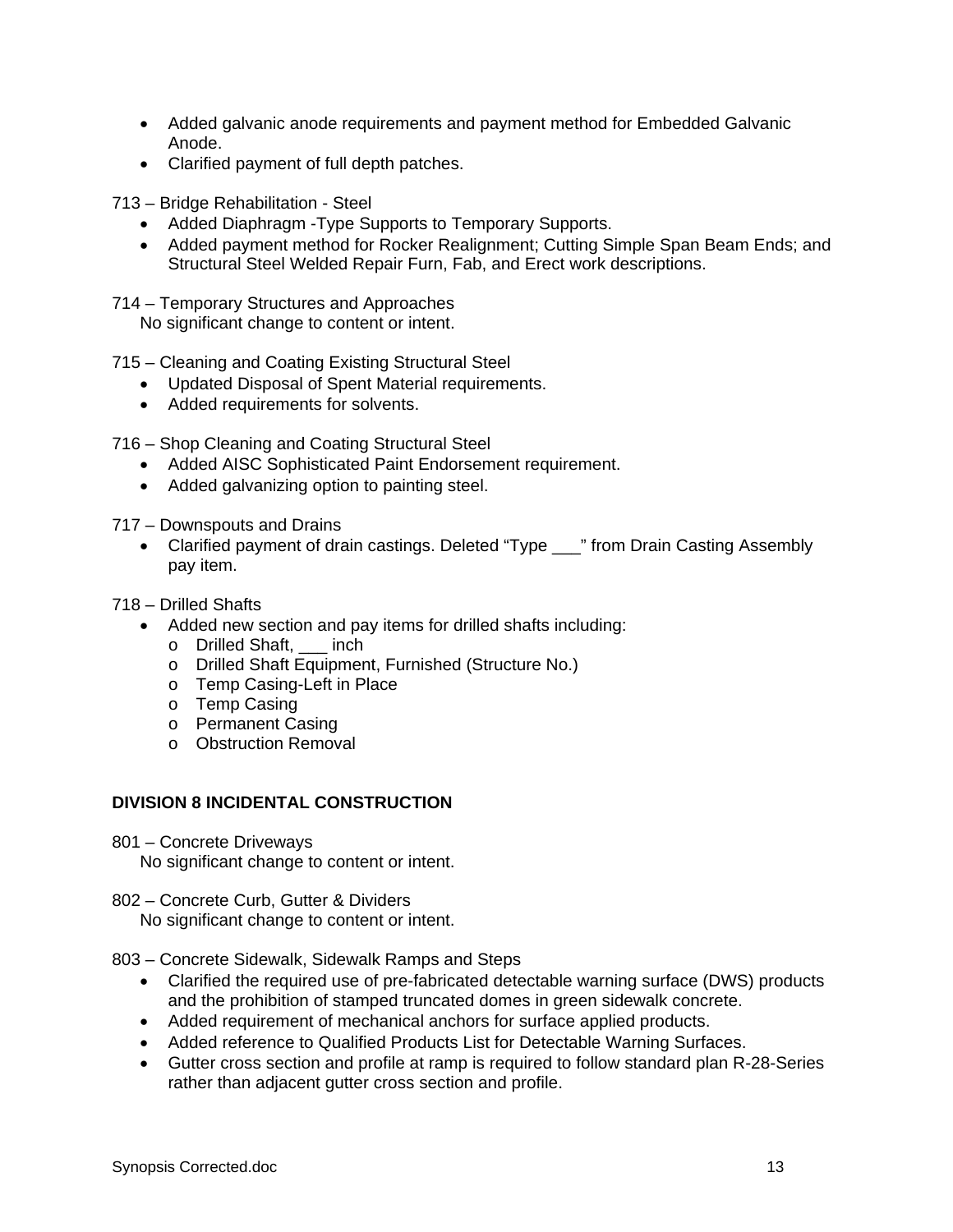- Separated payment for detectable warning surface (DWS) from payment for the sidewalk ramp. The pay item Sidewalk Ramp will cover both ramps with and without DWS. The pay item Sidewalk Ramp, "ADA" will become obsolete. Added a new pay item Detectable Warning Surface.
- Clarified that landing measurement and payment is not included if it is part of new or existing sidewalk that already meets ADA requirements for landings to prevent payment for a landing where one already exists.

804 – Concrete Barrier and Glare Screen

- Clarified measurement of Concrete Barrier, Split and Concrete Glare Screen, Split. Previous language had been mistakenly interpreted to provide for payment of barrier not constructed when only tapers to existing structures are called for on the plans. The new language refers to barrier in place including tapers and refers to the details shown in the standard plan.
- Incorporated 03SS804(1) Reflective Markers on Permanent Concrete Barriers.
- 805 HMA Curb and Gutter
	- Redefined Curb, HMA as Curb Vertical, HMA.
	- Added pay item for Curb Sloped, HMA.

806 – Shared Use Paths

- Changed Bicycle Paths to Shared Use Paths.
- 807 Guardrail, Guardrail Terminals and Miscellaneous Posts No significant change to content or intent.
- 808 Fencing
	- Clarified that Clearing for Fence will always be paid separately. It will no longer be included in fence placement items.

809 – Field Office

• Added water and sanitary sewer monthly fees.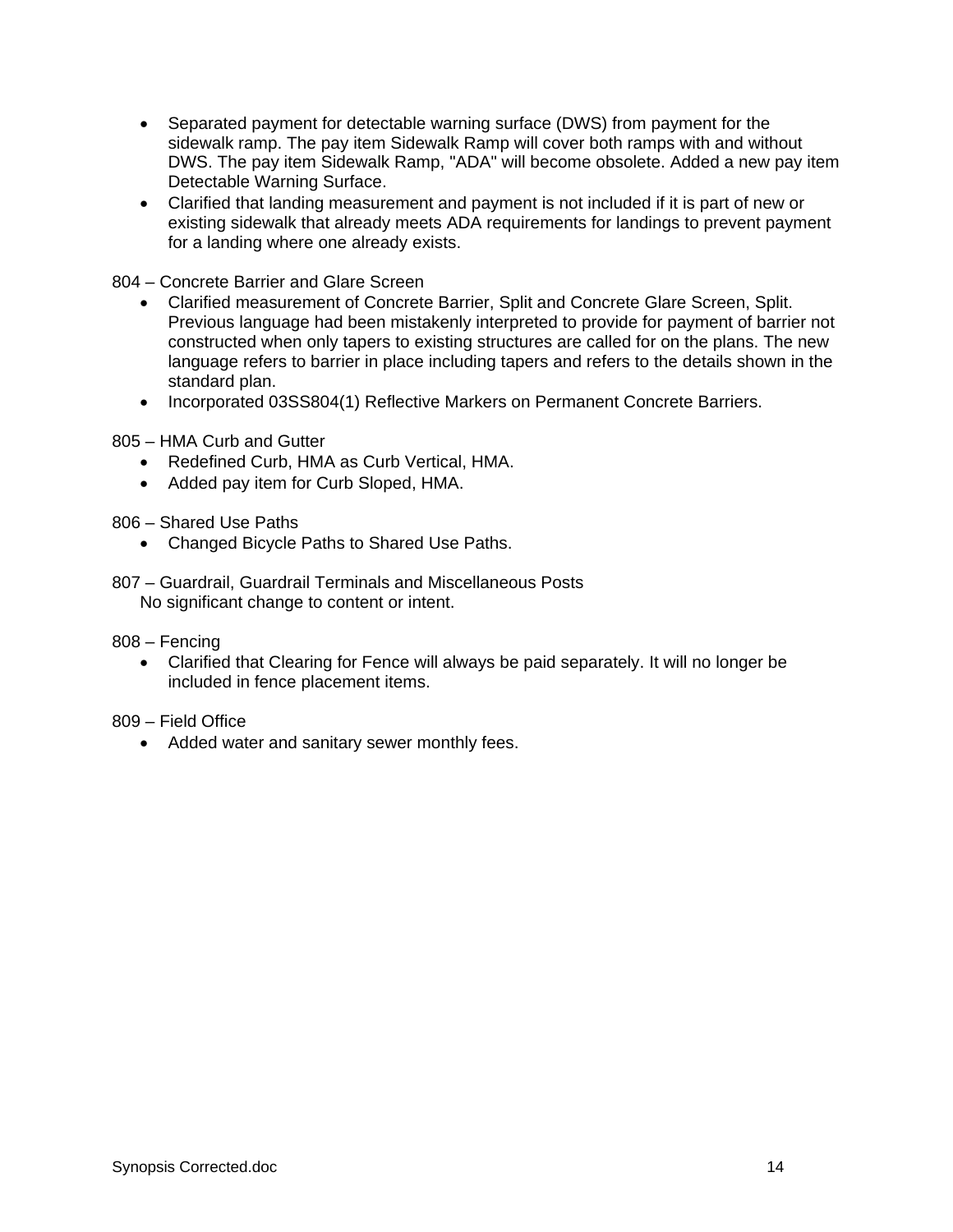810 – Permanent Traffic Signs and Supports

- Added Michigan Standard Highway Signs Book as fabrication criteria for signs.
- Added construction information on hand chipping for cantilever and truss foundations.
- Moved construction information for Drilled Piles for Cantilever Foundations to Section 705 Foundation Piling with materials specifications moved to appropriate section of Division 9 Materials.
- Added Bridge Sign Connection subsection.
- Require contractor to replace damaged salvaged signs with a new sign.
- Added following pay items:
	- o Median Barrier Conn, Conc, Perforated Steel Square Tube
	- o Glare Screen Conn, Conc, Perforated Steel Square Tube
	- o Perforated Steel Square Tube Breakaway System
	- o Fdn, Truss Sign Structure Type, \_\_ inch Dia, Cased
	- o Fdn, Truss Sign Structure Type \_\_, \_\_ inch Dia, Uncased
	- o Fdn, Cantilever Sign Structure Type \_\_, \_\_ inch Dia, Cased
	- o Fdn, Cantilever Sign Structure Type \_\_, \_\_ inch Dia, Uncased
	- o Fdn, Entire, Cantilever, Rem
	- o Fdn, Entire, Truss, Rem
	- o Truss Fdn Anchor Bolts, Replace

811 – Permanent Pavement Markings

- Added the following pavement marking materials:
	- o Low Temperature Waterborne
	- o Sprayable Thermoplastic
	- o Polyurea
- Deleted the following pavement marking materials:
	- o Epoxy
	- o Raised Pavement Markers
- Revised Table 811-1 Pavement Marking Material Application Rates per Mile to include new marking materials, deleted materials no longer used, and add new marking widths.
- Separated Cold Plastic into two subcategories; with primer and primerless.
- Revised Table 811-2 Minimum Material Placement Temperature and Seasonal Restrictions to include new marking materials and deleted materials no longer used.
- Incorporated the following FUSP:
	- o 03SP811(A) 6-inch Edge Lines and 12-inch Gore Markings
	- o 03SP811(B) Delayed Acceptance of Permanent Pavement Markings
	- o 03SP811(C) Polyurea Pavement Markings
	- o 03SP811(D) Equipment Certification
	- o 03SP811(F) Second Application of Permanent Pavement Markings
	- o 03SP811(G) Contractor Layout of Permanent Pavement Markings
	- o 03SP811(I) 4-inch Shoulder Rumble Strip Marking (SRSM)

812 – Temporary Traffic Control for Construction Zone Operations

- Incorporated much of 2003 subsection 103.05 Traffic Control.
- Temporary signs on lightweight trailers no longer allowed.
- Included the use of Type D Warning Lights.
- Removed methods for pavement marking removal.
- All Temporary Signs must have prismatic sheeting.
- The Contractor is required to maintain all lights in working order at all times without direction from the Engineer.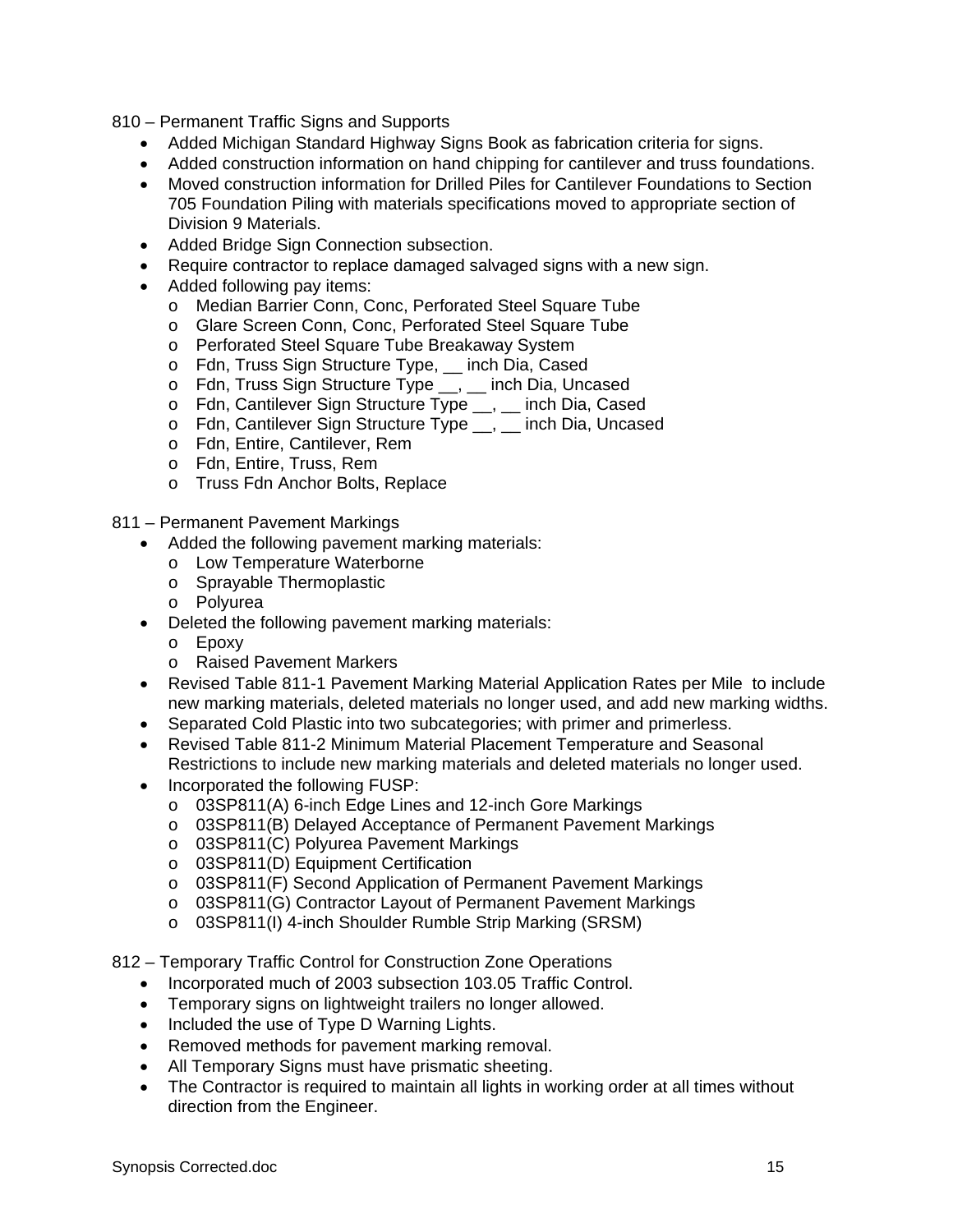- Incorporated the following FUSP:
	- o 03SP812(A) Mobile Attenuator
	- o 03SP812(H) Temporary Signs
	- o 03SP812(N) Lights on Traffic Control Devices
- Deleted the following pay items:
	- o Sign, Type \_\_, Temp, Furn
	- o Sign, Type \_\_, Temp, Oper
- Added the following pay items:
	- o Temporary Portable Traffic Signal System
	- o Pavt Mrkg Cover, Type R, (color)
	- o Channelizing Device, 42 Inch, Furn
	- o Channelizing Device, 42 Inch, Oper
	- o Conc Barrier Ending, Temp, Detail \_\_\_, Furn
	- o Conc Barrier Ending, Temp, Detail \_\_\_, Oper
	- o Portable Traffic Signal System, Furn
	- o Portable Traffic Signal System, Oper
- Renamed Flag Control to Traffic Regulator Control.

#### 813 – Slope Protection

No significant change to content or intent.

814 – Paved Ditches

No significant change to content or intent.

- 815 Landscaping
	- Incorporated 03SP815(A) Landscaping.
- 816 Turf Establishment
	- Eliminated reference to Pins and Staples. Only wood pegs allowed for sod, mulch blanket, and mulch netting.

### 817 – Landscape Mowing

No significant change to content or intent.

#### 818 – Dune Grass Planting

No significant change to content or intent.

### 819 – Electrical and Lighting

- Incorporated 03SP810(C) Frangible Light Standard Transformer Base.
- Incorporated the following Traffic & Safety Special Provisions:
	- o 03TC820(A010) Traffic Signal Work
	- o 03T819(030) Directionally Drilled Pipe 8 inches or greater in Pipe Diameter
	- o 03T819(040) Small Diameter Bores 4 inch Nominal Diameter or less
	- o 03T819(050) Directionally Bored Pipe 6 inches or less in Pipe Diameter or Drilled Pipe
	- o 03T819(135) Bore and Jack Construction
	- o 03T819(165) Pipe Jacked in Place
	- o 03T819(255) Handhole, Square, 4 foot
	- o 03T819(259) Handhole, Round, 3 foot Diameter
	- o 03T819(418) Cable, Sec, Triplex, 1,3/c#4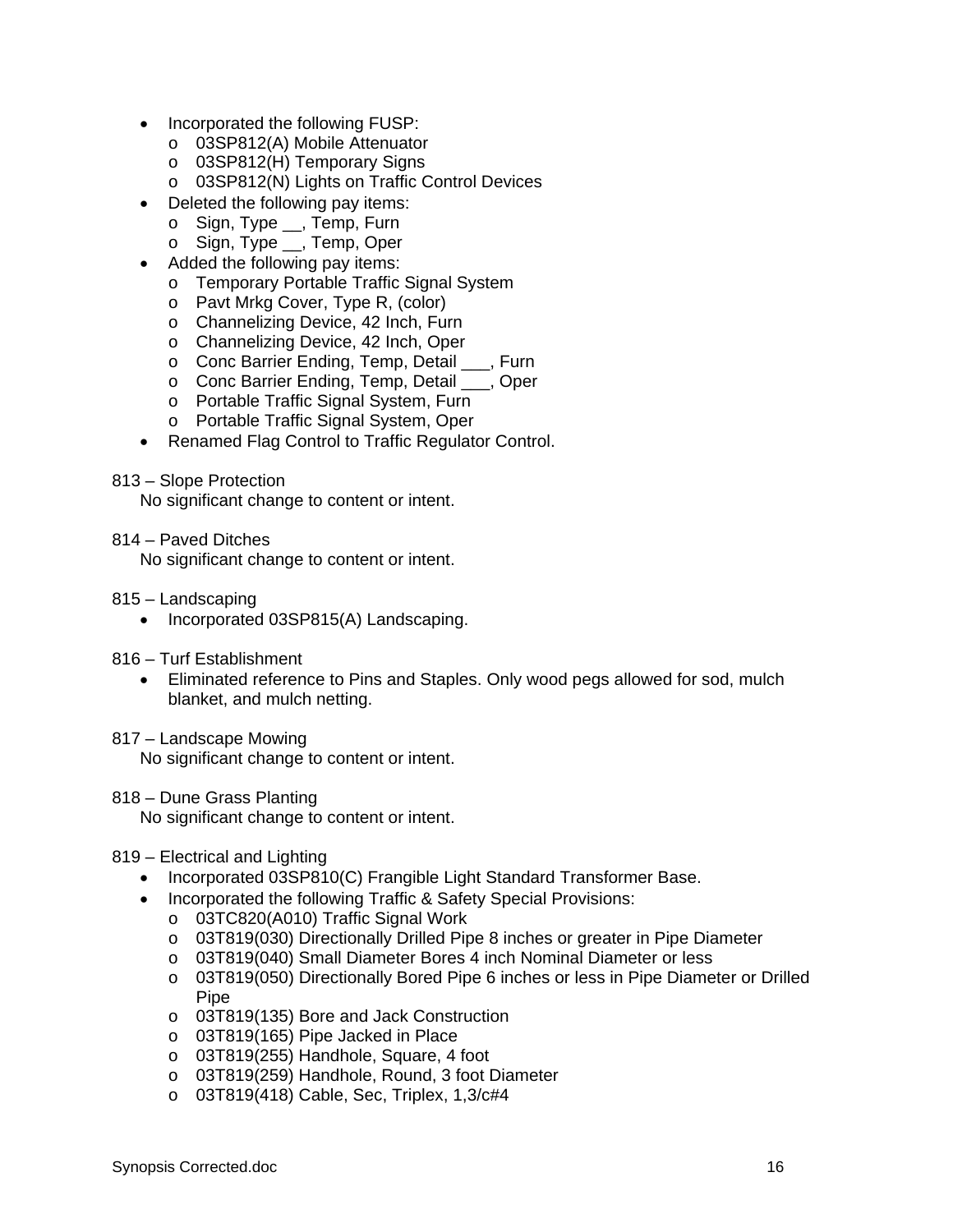- o 03T819(420) Communications Cable
- o 03T819(511) Concrete Pole, Fit Up, TS Cable Pole
- o 03T819(516) Steel Pole, Fit Up, TS Cable Pole
- o 03T819(601) Conduit, Directional Bore
- o 03T819(608) Conduit, Jacked Bored

820 – Traffic Signals

- Incorporated 03SP820A Strain Pole Foundation and Anchor Bolts, with minor modifications.
- Incorporated the following Traffic & Safety Special Provisions:
	- o 03T820(002) Pole Guy
	- o 03T820(017) Light Emitting Diode (LED) Changeable Message Case Sign
	- o 03T820(021) Light Emitting Diode (LED) Internally Illuminated Case Sign
	- o 03T820(027) Conduit Repair (Under Pavt , Sidewalk or Earth)
	- o 03T820[030] Controller and Cabinet, Rem
	- o 03T820(037) Controller and Cabinet, Salv
	- o 03T820(045) Controller Foundation, Base Mount
	- o 03T820(046) Controller Foundation, Rem
	- o 03T820(060) Exploratory Trenching Signals
	- o 03T820[090] Metered Service
	- o 03T820(106) Pedestal Foundation, Rem
	- o 03T820(115) Power Co. (Est. Cost to Contractor)
	- o 03T820(123) Pushbutton Pedestal, Alum
	- o 03T820(136) Service Disconnect, Rem
	- o 03T820(138) Service Disconnect, Salv
	- o 03T820(145) Steel Pole, Rem
	- o 03T820(146) Steel Pole, Rem (Embedded)
	- o 03T820(173) Loop Detector, Rem
	- o 03T820(176) Traffic Signal, 4th Level Arrow, Rem
	- o 03T820(184) Cabinet, Rem
	- o 03T820(185) Riser, Rem
	- o 03T820(247) TS, Lens
	- o 03T820(250) Mast Arm Mount Signal Bracket 1-Way Stainless Steel Band Mount
	- o 03T820(260) Warning Sign Rem & Salv
	- o 03T820(313) Light Emitting Diode (LED) Vehicle Traffic Signals
	- o 03T820(336) Light Emitting Diode (LED) Countdown Pedestrian Traffic Signals
	- o 03T820(337) Light Emitting Diode (LED) Pedestrian Traffic Signals
	- o 03T820(369) TS, Antenna, Salv
	- o 03T820(373) Sign Optical (LED)
	- o 03T820(374) Steel Truss Arms
	- o 03T820(412) Concrete Pole, Rem
	- o 03T820(415) Emergency Pre-emption, Rem & Salv
	- o 03T820(430) Case Sign, Non-Illuminated
- Incorporated portions of 03TC820(A010) Traffic Signal Work Construction Methods with the remaining information retained as a frequently used special provision.
- 821 Preservation of Land Monuments and Property Corners
	- Section re-written to incorporate language from the Special Provision for the Preservation and Perpetuation of Public Land Survey Corners, Property Controlling Corners, Alignment Control Points and Horizontal Control Points.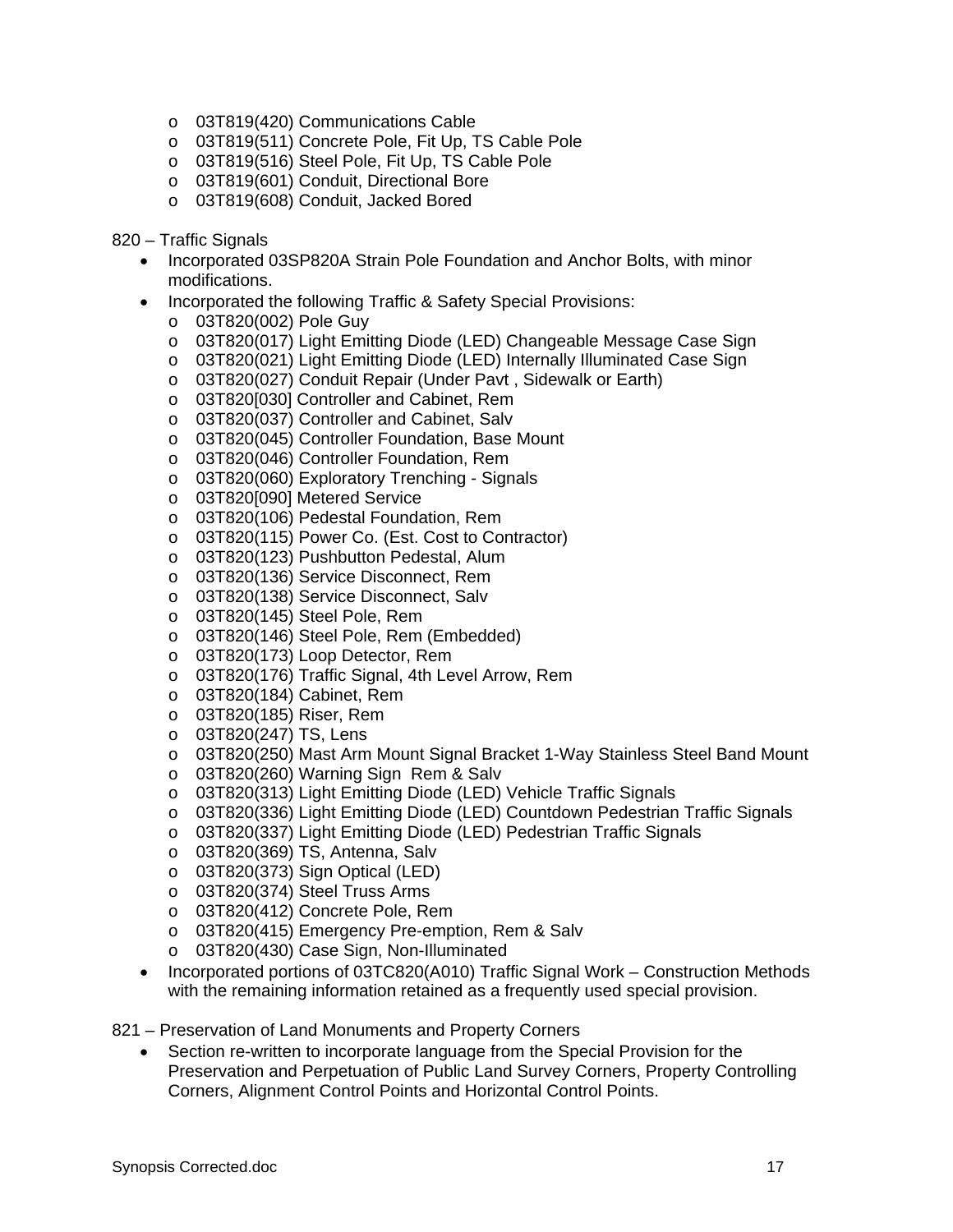- 822 Ground or Cut Shoulder Corrugations
	- No significant change to content or intent.
- 823 Water Mains
	- New section incorporates water main special provisions. Water main materials specifications incorporated into new Section 923 Water Main Materials.
- 824 Contractor Staking
	- New section with language taken primarily from 2003 subsection 104.08 Lines, Grades, and Elevations.

# **DIVISION 9 MATERIALS**

901 – Cement and Lime

• 901.06 – Ground Granulated Blast-Furnace Slag will now be known as Slag Cement.

902 – Aggregates

- Added AASHTO T 167 & AASHTO T 304 to test list.
- Revised definition of Manufactured Fine Aggregate to "100 percent crushed rock..." from "Produced by totally crushing rock..."
- 902.03.C Aggregate for Optimized Gradation Made the following revisions:
	- o Added new sub-section to list aggregate requirements for the optimized gradation "Shilstone" concrete mixtures. This language was in the P-1 Modified special provision.
	- o "Coarse Aggregates for HMA Mixtures" is deleted. "Chip Seal Aggregates" changes sub-section as result.
	- o Change in aggregate designation from 25A to 34CS as a result of the aggregate used in special provision. Aggregate designation in chip seal special provision did not match standard aggregate terminology. Therefore, the designation is changed to 34CS. There are no changes in gradation or physical properties from those listed in the special provision.
- 902.05 Dense-Graded Aggregates for Base Course, Surface Course, Shoulders, Approaches and Patching - Made the following revisions:
	- o Revised to clarify restriction on use of crushed concrete.
- 902.06 Open-Graded Aggregates for Earthwork, Open Graded Drainage Course and Underdrains - Made the following revisions:
	- o Removed 2G & 3G from list as these materials are no longer used by the Department.
	- o Added crushed concrete to list of acceptable source materials.
	- o Added second paragraph to control the amount of building rubble in crushed concrete material.
	- o Added sentence to restrict crushed concrete to only 4G aggregate.
- 902.07 Granular Material for Fill and Subbase Made the following revisions: o Class IIAA is new material for granular material applications
- 902.08 Fine Aggregates for Portland Cement Concrete and Mortar Made the following revisions:
	- o Added sentence to ensure contractor refers to fineness modulus requirements.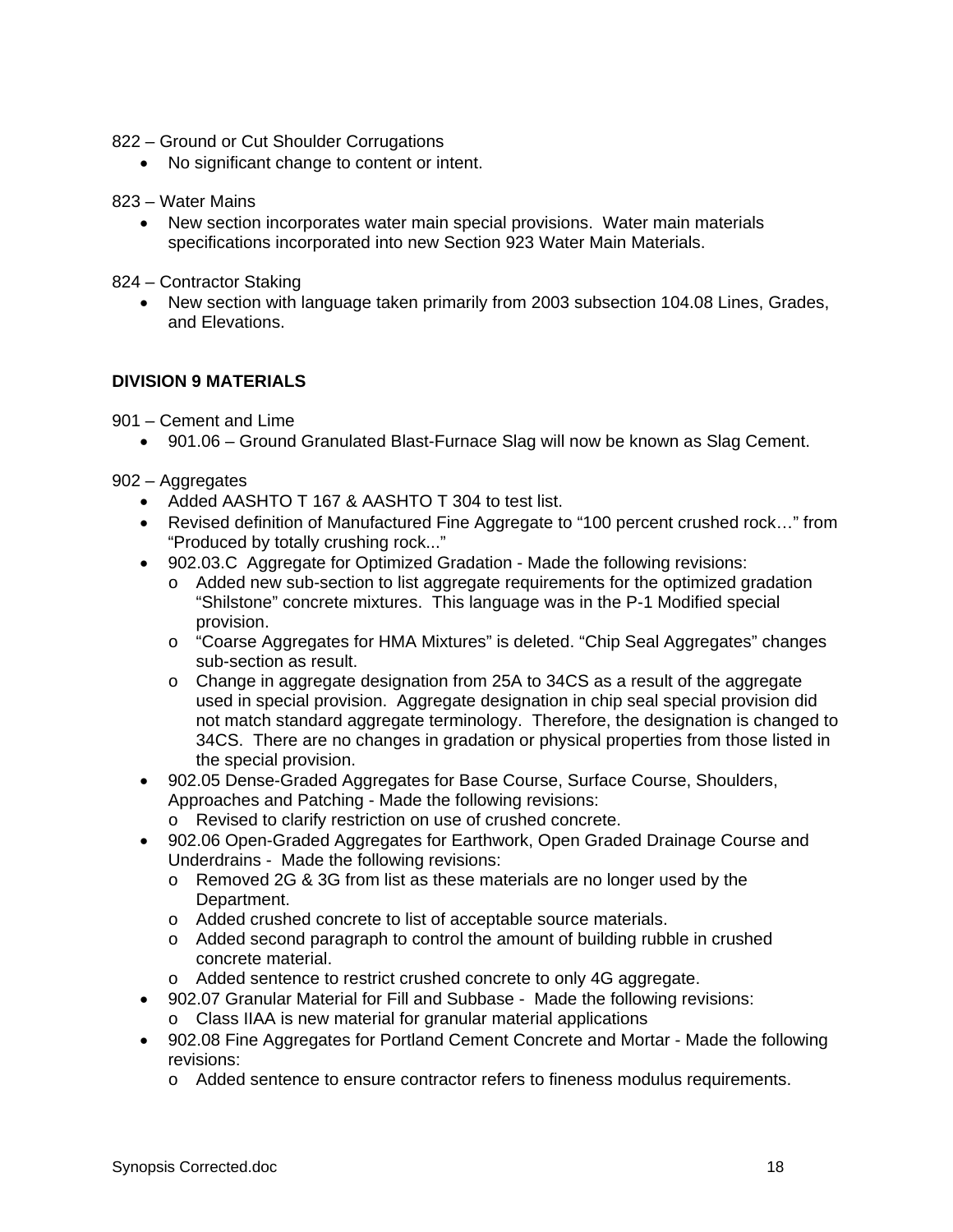- 902.09 Aggregate General Requirements for HMA Mixtures This is a new subsection added as result of inclusion of HMA special provisions.
	- o Included Fine Aggregates for HMA Mixtures.
	- $\circ$  Covers the expanded HMA surface treatment aggregates; ultra-this overlay, paverplaced surface seal, micro-surfacing, and slurry seal.
	- o Changed wording to direct contractor to correct location for selection of mineral filler material.
- Removed 2G & 3G from Table 902-1 Grading Requirements for Coarse Aggregates, Dense-Graded Aggregates, and Open-Graded Aggregates.
- Removed 2G & 3G from Table 902-2 Physical Requirements for Coarse Aggregates, Dense-Graded Aggregates, and Open-Graded Aggregates.
- Added footnote (n) to Table 902-2 Physical Requirements for Coarse Aggregates, Dense-Graded Aggregates, and Open-Graded Aggregates.
- Added new granular material Class IIAA to Table 902-3 Grading Requirements for Granular Materials to replace footnote (d). This will promote less confusion.
- Moved 2FA & 3FA from Table 902-4 Grading Requirements for Fine Aggregates to new Table 902-7 CPM Aggregate Blend Physical Requirements. Footnote associated with 2FA & 3FA also moved to new table.
- Table 902-5 Superpave Final Aggregate Blend Gradation Requirements
	- o Added new table for Superpave aggregate gradation requirements. The result of incorporation of Superpave into standard specifications.
	- o Standard aggregate designation 13SP replaces LVSP aggregate designation used in special provision. No other changes to this aggregate.
- Added new Table 902-6 Superpave Final Aggregate Blend Physical Requirements.
- Added new Table 902-7 CPM Aggregate Blend Gradation Requirements for capitol preventive maintenance (CPM) aggregates.
	- o UTO 1A, UTO 1B, and UTO 1C replace designations in ultra-this overlay special provision to provide a more standardized format.
	- o 27SS and 30SS replace designation in special provision for paver-placed surface seal to provide a more standardized format.
	- $\circ$  34CS replaces designation in chip seal special provision to provide a more standardized format.
- Added new Table 902-8 Aggregate Blend Physical Requirements.

903 – Admixtures and Curing Materials for Concrete

• No significant change to content or intent.

### 904 – Asphaltic Materials

- Tabulated polyester fiber characteristics.
- Added Table for CPM Emulsions to coincide with addition of CPM work in Division 5.
- Moved Temperatures for Asphaltic Materials table to end of tables to keep all of the emulsion tables together.
- Renumbered tables accordingly.
- Updated test and specification references throughout tables.
- 905 Steel Reinforcement

No significant change to content or intent.

906 – Structural Steel

• Added several steel types/grades to subsection 906.04.B High Strength Structural Steel.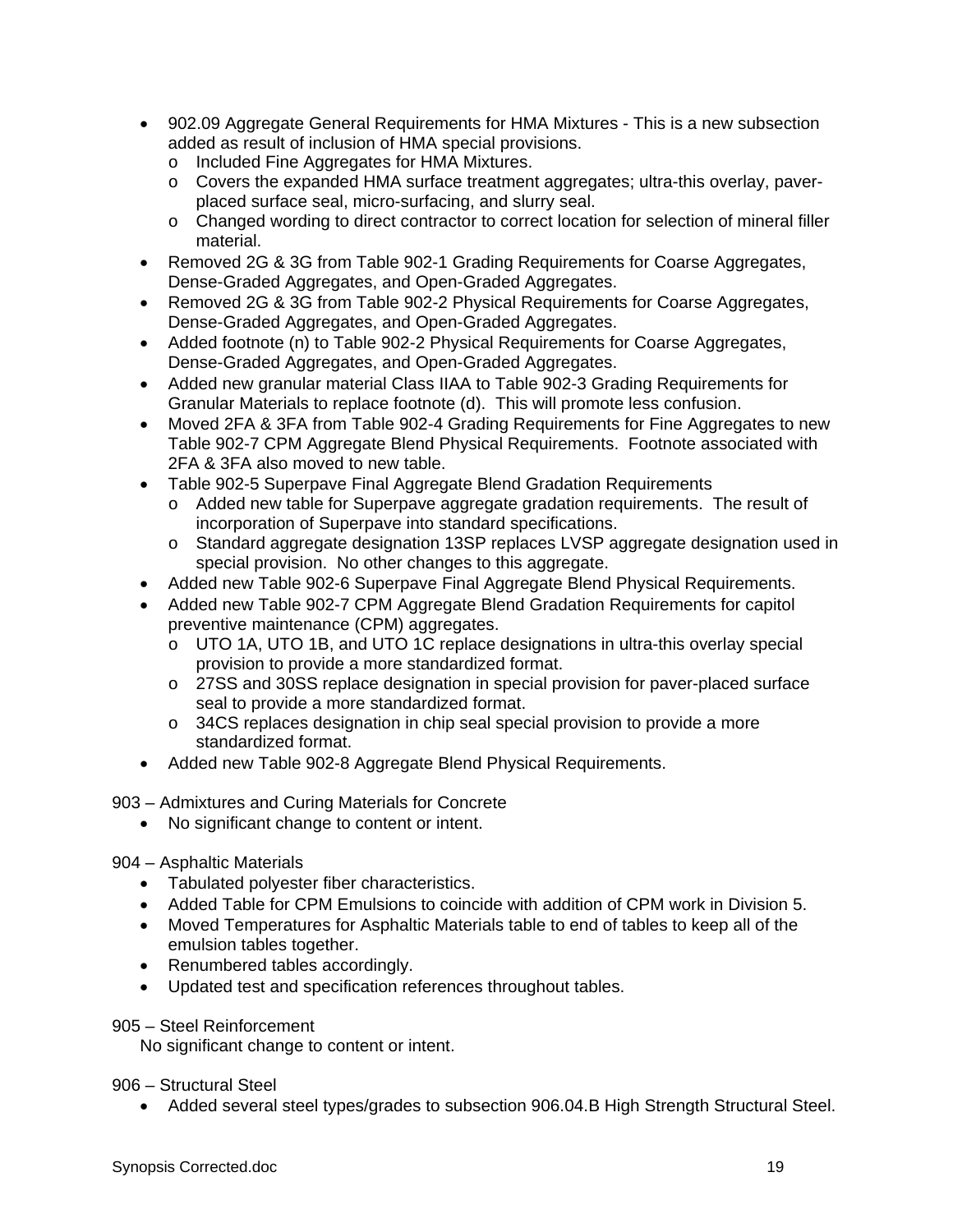- Added subsection 906.06 Sheet Piles
- 907 Fencing Materials

No significant change to content or intent.

908 – Miscellaneous Metals

No significant change to content or intent.

909 – Drainage Products

- Added new Table 909-20 Dual Wall Polymer-Precoated Galvanized Corrugated Steel Pipe Wall Thickness Requirements in inches based on diameter and size of corrugation.
- 910 Geosynthetics
	- Incorporated materials specifications for base geotextile from special provisions for Geotextile Separator, and Geotextile Stabilization.

911 – Water

No significant change to content or intent.

# 912 – Timber and Lumber

- Made change to preservative retention requirements for oil based preservatives, cited AWPA table instead of a nominal figure.
- 913 Masonry Units

No significant change to content or intent.

- 914 Joint and Waterproofing Materials
	- Added subsection 914.03.B Recycled Rubber Joint Filler
	- Removed subsection 914.04.C Preformed Joint Seals for Concrete Pavement
	- Removed subsection 914.04.D Lubricant-Adhesive for Neoprene Joint Seals
	- Added subsection 914.07.C New Subsection for Dowel Bar Expansion Caps
	- Removed subsection 914.09.C Hook Bolts for Bulkhead Joints
	- Removed subsection 914.09.D Expansion-Anchored Lane Tie Devices for Bulkhead Joints
	- Removed subsection 914.09.E Other Longitudinal Bulkhead Joint Devices

### 915 – Bridge Coating Systems

No significant change to content or intent.

916 – Erosion Control Materials

- Added materials requirements for Turbidity Curtain.
- 917 Turf and Landscape Materials

No significant change to content or intent.

- 918 Electrical and Lighting Materials
	- Added multiplex (triplex) cable requirements.
	- Added HS-20-44 loading for handholes.
	- Added 4-foot square handhole specifications.
	- Added 3-foot diameter round handhole specifications.